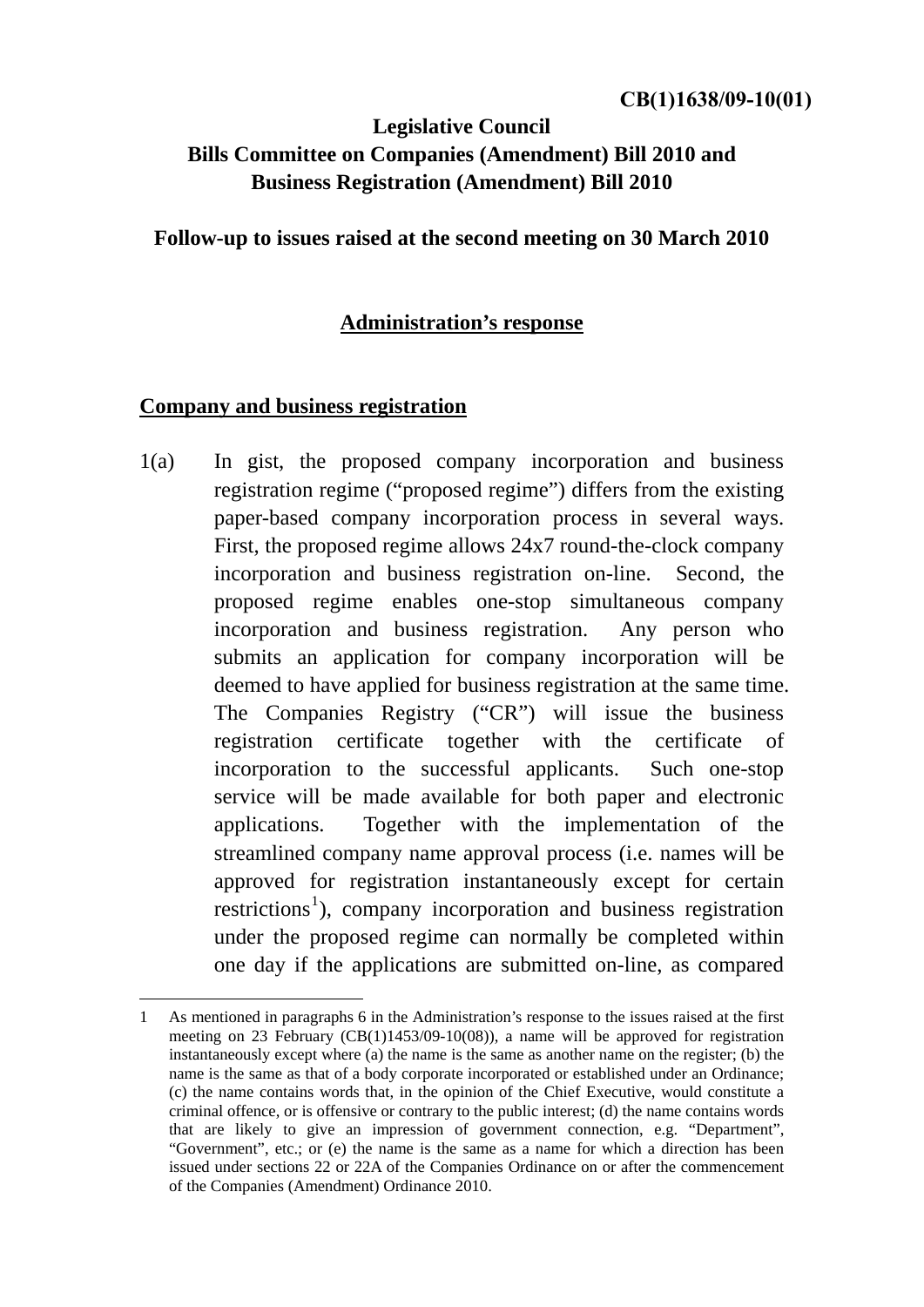with an average of four working days to complete the two processes under the existing system.

On verification procedures, at present, the CR will not verify the identities of those who submit applications for company incorporation or deliver company documents for registration. Under the proposed electronic regime for incorporation and documents delivery, the CR will put in place a registration system to require any person using the Integrated Companies Registry Information System ("ICRIS") to register on the ICRIS as registered users. To complete the registration, the user has to submit to the CR a copy of his/her HKID/passport (for individuals), the company registration number (for body corporates registered in Hong Kong) or a copy of the certificate of incorporation issued by the authorities in the place of incorporation (for body corporates incorporated outside Hong Kong). The registered users log on the system using passwords.

1(b) In other comparable jurisdictions like the UK, New Zealand or Singapore, the relevant authorities will not check or verify individual's identity or the status of a body corporate for using the online company incorporation process. However, it is understood that foreigners residing outside Singapore have to hire the service of professional firms, service bureau and group company secretaries in Singapore to incorporate a company in Singapore.

# **Multiple statutory derivative actions**

2(a) As Members have noted, it is our intention that the proposed extension of statutory derivative actions (SDA) to a member of a related company goes further than the decision in the Waddington<sup>[2](#page-1-0)</sup> case. *Waddington* dealt with the question whether an action which may be brought by a member of the company,

<span id="page-1-0"></span><sup>1</sup> <sup>2</sup> *Waddington Ltd. v Chan Chun Hoo.* [FACV No. 15 of 2007]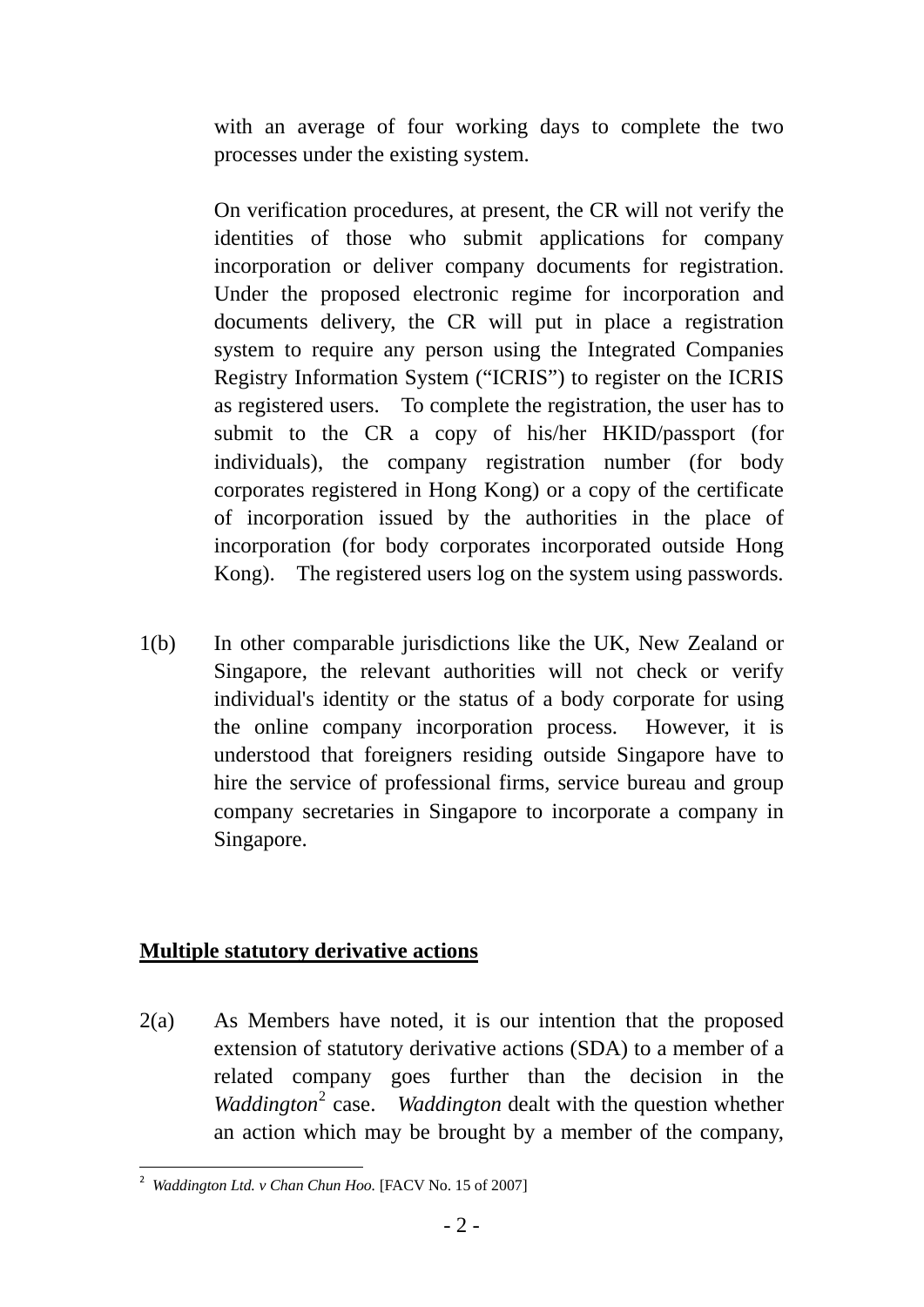may be brought by a member of its holding company. As Lord Millett NPJ said in the *Waddington* judgment (paragraph 70), that is ultimately a question of *locus standi*, not ownership of shares (relevant paragraphs of the judgment are extracted at Annex A). On the question of standing, the question for the court is whether the plaintiff has a legitimate interest in the relief claimed sufficient to justify him in bringing proceedings to obtain it.<sup>[3](#page-2-0)</sup> The same question can also apply to whether a member of a related company has a legitimate interest in the relief claimed. So, while expressed in the context of holding company and subsidiary, *Waddington* contains statements of principle which can support going further.

The current proposal seeks to enhance the protection of the interests of minority shareholders, in particular those in a group of companies. The justifications for extending SDA to a member of a related company are also set out in paragraphs 2 to 9 of Annex D to the Administration's response to the issues raised at the first meeting on 23 February (CB(1)1453/09-10(08)) which are extracted at Annex B for easy reference.

In making the proposal, we have taken into account the relevant provisions in other jurisdictions. Our current proposal is similar to the position in Australia while is more limited in scope as compared to the position in Singapore, which includes "any other person" who the court considers a proper person to make an application. It is noted that the Explanatory Memorandum of the Australian Corporate Law Economic Reform Bill 1998 also stated that "members... of a related body corporate will also be included [as persons with standing], as they may be adversely affected by a failure of the company to take action and therefore may have a legitimate interest in applying to commence a [statutory] derivative action."<sup>[4](#page-2-1)</sup>

1

Paragraph 74 of the judgement.

<span id="page-2-1"></span><span id="page-2-0"></span><sup>4</sup> Paragraph 6.27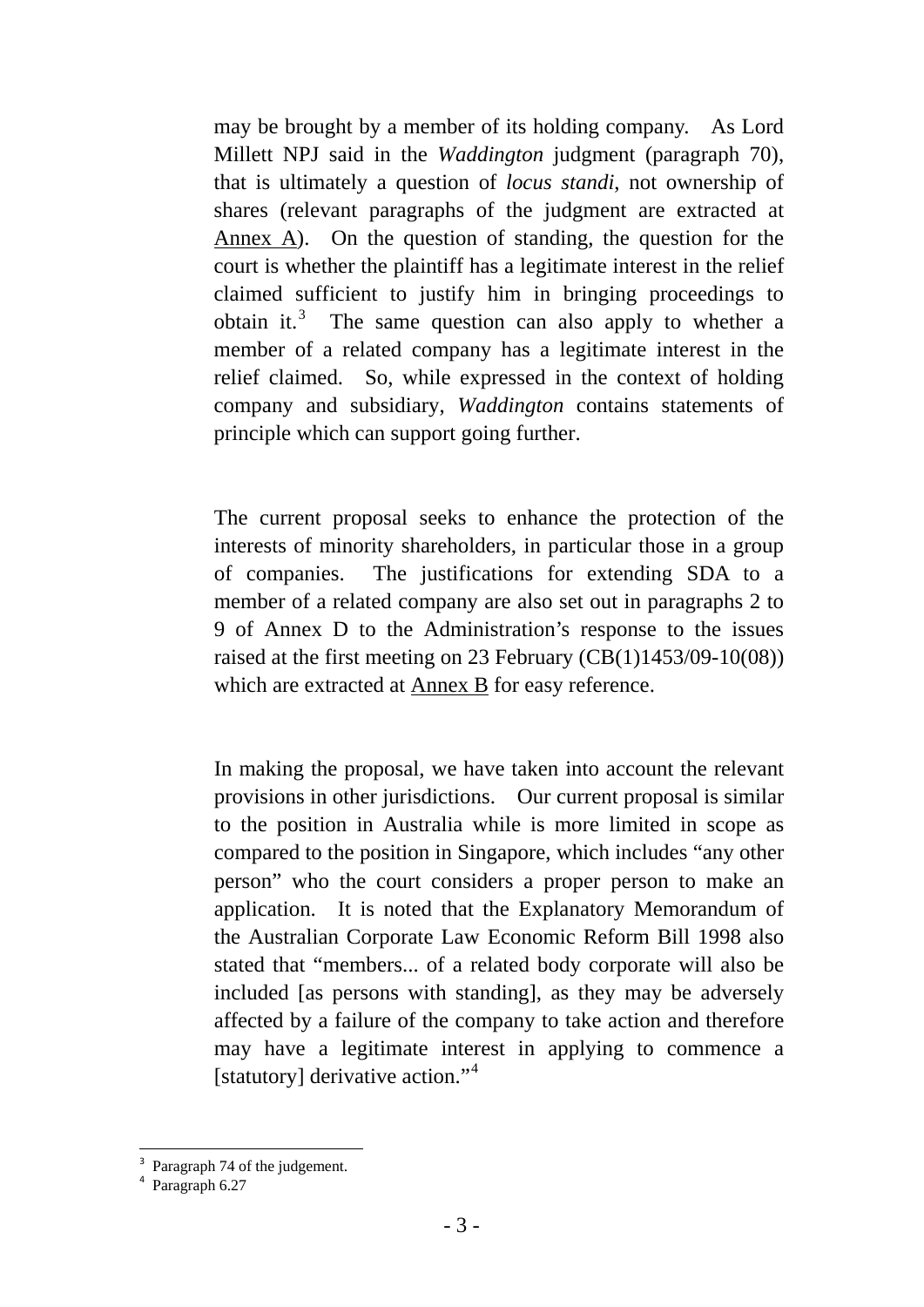We believe that the proposal to give standing to any member of a related company would not result in frivolous or vexatious derivative actions being taken. The leave requirement in section 168BC(3) of the CO operates as a filter on applications and, in any event, experience in those jurisdictions where the SDA has been extended does not indicate that the floodgates would be opened.

It should be noted that the proposed "multiple" SDA provisions has been included in the *Consultation Paper on Draft Companies Bill First Phase Consultation* issued by the Financial Services and the Treasury Bureau for public consultation from 17 December 2009 to 16 March 2010 (paragraphs 9 to 15 of the Explanatory Notes on Part 14 of the draft Companies Bill are extracted at Annex C). No adverse comments on the draft provisions have been found in the public responses received.

- (b) The relevant provisions on SDA in the legislation of Australia, Canada, New Zealand and Singapore are at Annexes D1 to D4. As mentioned above, the proposed amendments to the SDA provisions in the Companies Ordinance are similar to the provisions in the Australia Corporations Act 2001.
- (c) Our research reveals that there has been a court case in Australia where "multiple" SDA was discussed in the judgement. The brief note on the case is at Annex E.
- (d) Paragraph 7 of Annex B provides an example of the circumstances justifying the extension of SDA to the shareholder of a subsidiary company (i.e. the subsidiary having provided security for the holding company's liabilities). If the holding company (principal debtor) disposes of its assets without good reason and thereby increases the risk of the security giver being called upon to pay under the security, the security giver (i.e. the subsidiary and its members) has a very real and legitimate interest in the relief claimed to justify a member of the subsidiary in bringing proceedings to obtain it. The same rationale also applies to the case of a company giving a guarantee or security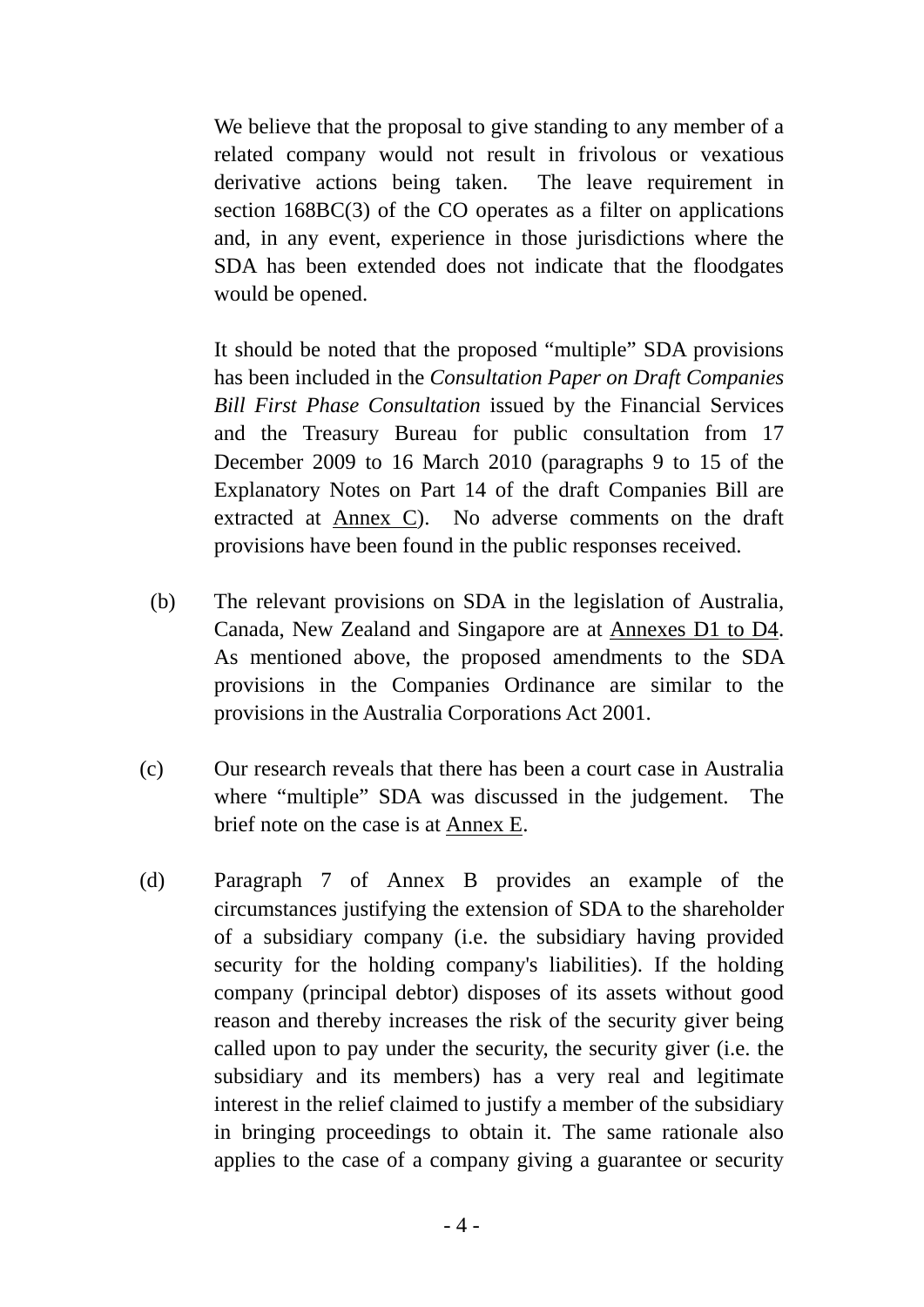for the liabilities of another company in the same group. The expansion of the scope of SDA to members of related companies gives a right to the minority shareholders to seek leave to remedy the commission of a wrong by the controlling shareholders which would deplete the assets of the company concerned and indirectly affect the assets of the related company which has provided security for the liabilities of the company.

**Financial Services Branch Financial Services and the Treasury Bureau April 2010**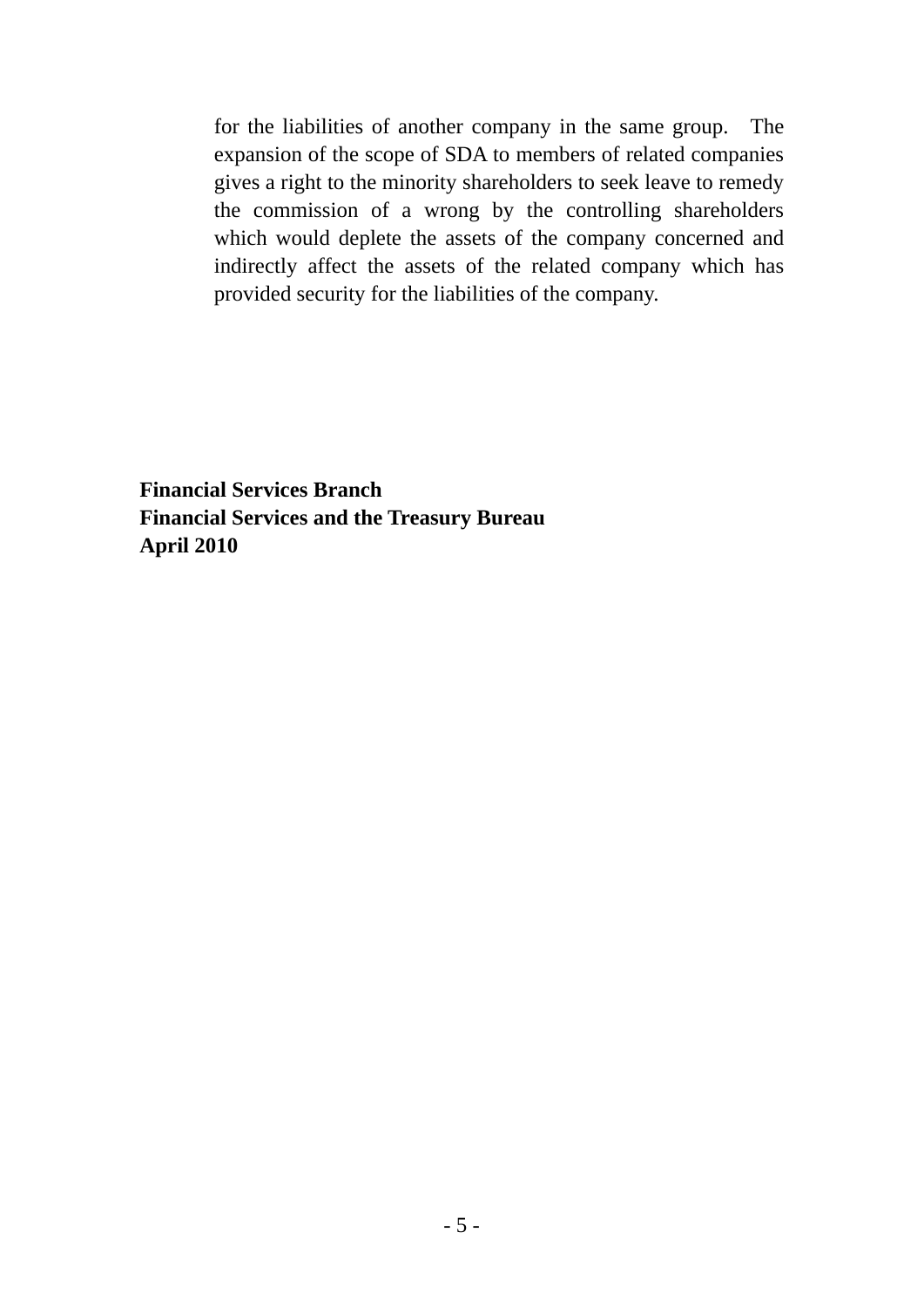## **Annex A**

# **Judgment on** *Waddington Limited vs Chan Chun Hoo Thomas*

**[FACV No.15 of 2007]** 

# **Extract**

#### *Multiple derivative actions*

61. So far as the researches of Counsel have been able to discover, there has never been a reasoned decision of a higher court in any common law jurisdiction outside the United States which is determinative of this question. We must decide it as a matter of principle.

62. Such actions have been entertained in England, but in none of them has the plaintiff's right to bring the action been challenged. *Wallersteiner v. Moir* (No.2) (*supra*)itself was such a case. The plaintiff brought two claims, one to recover damages for the company of which he was a member and the other to recover damages for its subsidiary. This fact did not escape the attention of the Court of Appeal, which observed that if damages were recoverable they would be payable in the one case to the company and in the other to the subsidiary. But the plaintiff's right to maintain the action on behalf of the subsidiary was not contested or considered. It seems unlikely that the point escaped the notice of the experienced counsel who conducted the case. It is more probable that they considered that it was unlikely to find favour with Lord Denning. For my part I think he would have given it short shrift.

63. Similar actions have been brought in England since then, but in every case the right to bring the action has been assumed without argument: see *Halle v. Trax*[2000] BCC 1020; *Trumann Investment Group v. Societe GeneralSA* [2002] EWHC 2621; and *Airey v. Cordell*[2006] EWHC 2728. In each of these cases, leave was granted to continue the action, but despite the wording of the rule in force at the relevant time, no point was taken that the plaintiff was not a member of the company in which the cause of action was vested.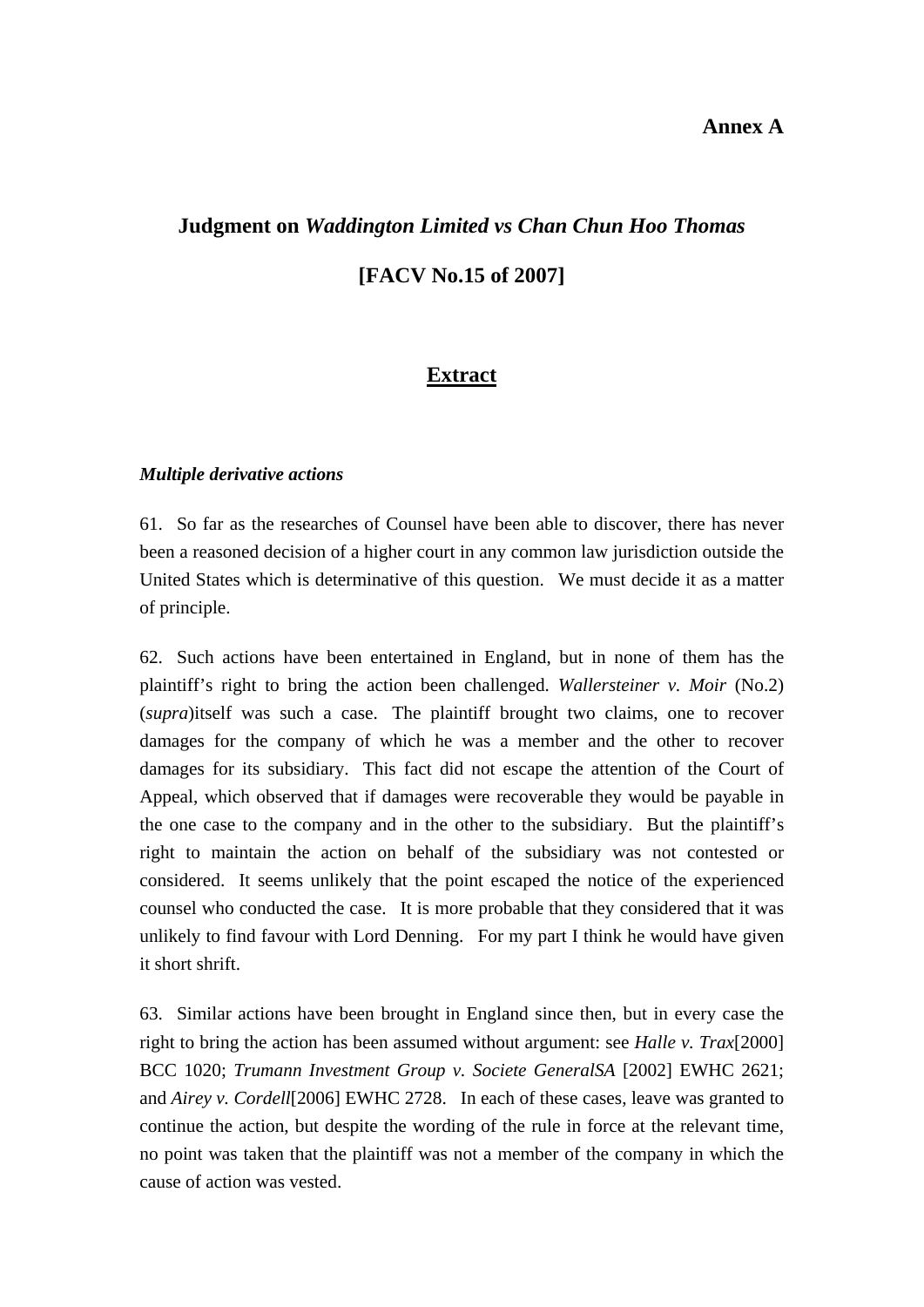64. The only case in which the question whether a multiple derivative action may be maintained has been decided in a common law jurisdiction outside the United States is *Ruralcorp Consulting Pty Ltd v. Pynery Pty Ltd*(1996) 21 ACSR 161 ("Ruralcorp"), a decision of the Senior Master of the state of Victoria. He ruled that it may not. I shall have to return to this decision later.

65. The multiple derivative action has been recognised in many states of the United States, but the legal basis on which the action is maintainable has varied from state to state and from time to time. Many of the grounds upon which the action has been rationalised would not be accepted in either England or Hong Kong. In some cases the subsidiary has been treated as a mere instrument, agent or *alter ego* of the parent company; in others the corporate structure has been described as a fiction or "specious and illusory device" allowing the court to pierce the corporate veil. In the absence of special circumstances it is not permissible to adopt such an approach in Hong Kong. In *Melvin Brown v. Richard Tenney* 532 N.E. 2d 230 (Ill. 1988), the Supreme Court of Illinois analysed the double derivative action as really consisting of two actions, one by the shareholders against the directors of the parent company for breach of their fiduciary duty in failing to bring an action against the wrongdoers, and the other to vindicate a right vested in the subsidiary. The analysis assumes that a director of a company owes fiduciary duties to the shareholders, which appears be the case in Illinois but is not the law in England or Hong Kong.

66. While the United States cases are therefore of little assistance in deciding whether a multiple derivative action is maintainable in Hong Kong, they are helpful in demonstrating that it should be. In Melvin Brown v. Richard Tenney (supra) the Appellate Court of Illinois observed that in the absence of such an action the additional layer in the corporate structure would:

"… prevent the righting of many wrongs and would insulate the wrongdoer from judicial intervention."

In *Holmes v. Camp*(1917) 219 N.Y. 359, the Supreme Court of New York said that :

"The free use of holding companies which has grown up in recent years would prevent the righting of many wrongs if an action like the present might not be maintained by a stockholder of a holding company."

If this was true of New York in 1917 it is certainly no less true of Hong Kong in 2008.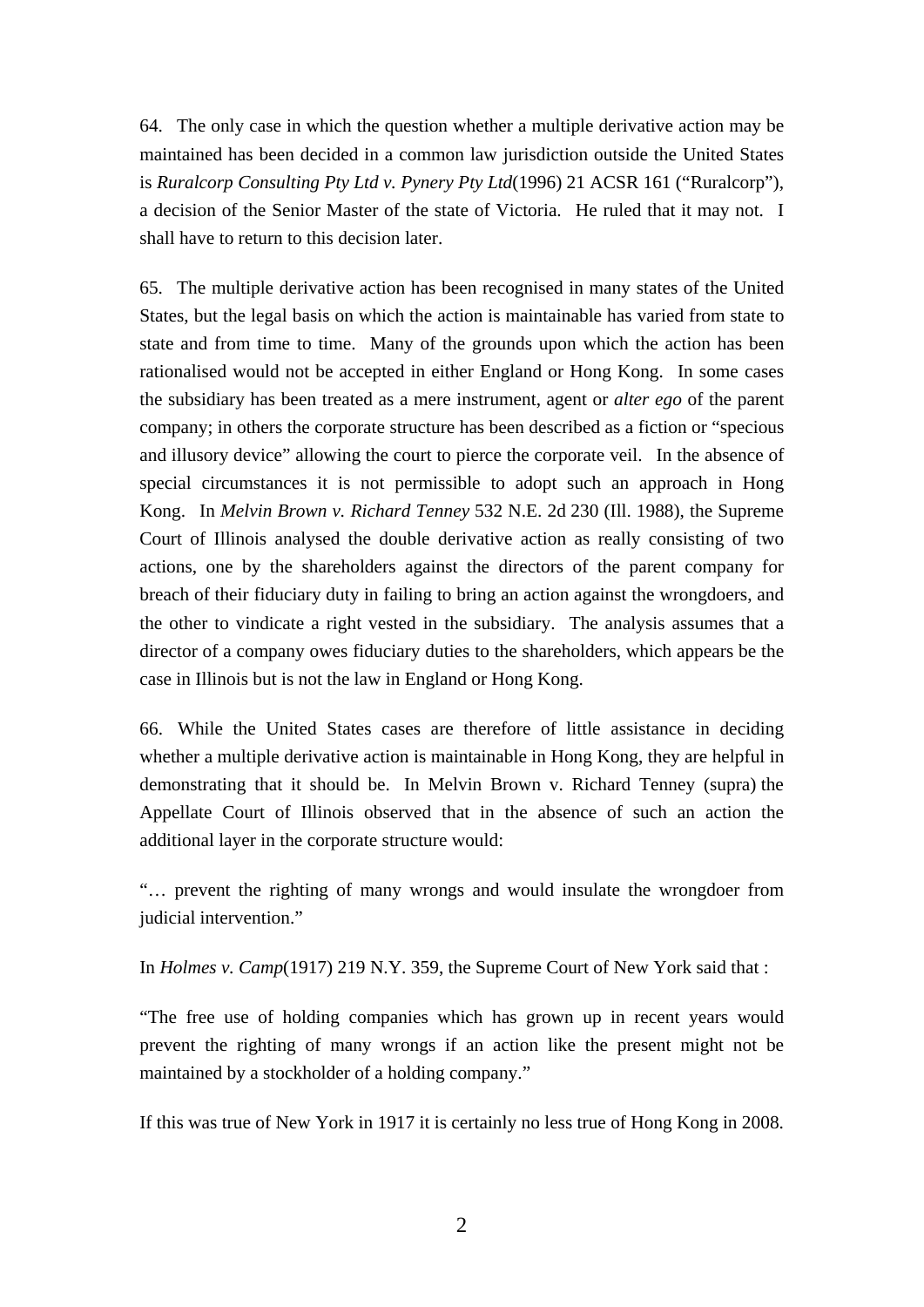67. But it is not necessary to travel to the United States to appreciate the need for a multiple derivative action to be maintainable. Lord Denning's justification of the derivative action in *Wallersteiner v. Moir* (No.2)(*supra*) applies as well to the case where the wrongdoers, who through their control of the parent company also control its subsidiaries, defraud a subsidiary or sub-subsidiary as it is to the case where they defraud the parent company itself. In either case wrongdoer control precludes action by the company in which the cause of action is vested; and yet

"In one way or another some means must be found for the company to sue. Otherwise the law would fail in its purpose. Injustice would be done without redress."

68. In my opinion it is not for the plaintiff to demonstrate that a multiple derivative action is maintainable in Hong Kong but for the appellant to show why it is not.

69. This the appellant has set out to do. His reasons for disallowing the action may be summarised as follows :

(1) The action contravenes fundamental principles of company law and in particular the principles (i) that a company is a separate legal person from its shareholders and (ii) that save in exceptional circumstances which are not alleged in the present case directors owe fiduciary duties to the company alone and not to its shareholders, let alone to the shareholders of its parent company.

(2) A multiple derivative action is in truth two derivative actions, one by the shareholders on behalf of the parent company against the subsidiary for its failure to sue the wrongdoers and the other by the parent company on behalf of the subsidiary against the wrongdoers. But neither action is maintainable, first because the subsidiary owes no duty to its parent company to bring proceedings against the wrongdoers, and secondly because the parent company is in control of the subsidiary and does not need the intervention of its shareholders to enable it to bring such proceedings.

(3) It is well established that only a shareholder can bring a derivative action on behalf of the company of which he is a member. A shareholder in a parent company has no title or interest in and is a stranger to the shares of its subsidiaries. He has no rights in relation to the conduct of the affairs of the subsidiaries or in relation to the manner in which the directors of a subsidiary manage or dispose of its assets.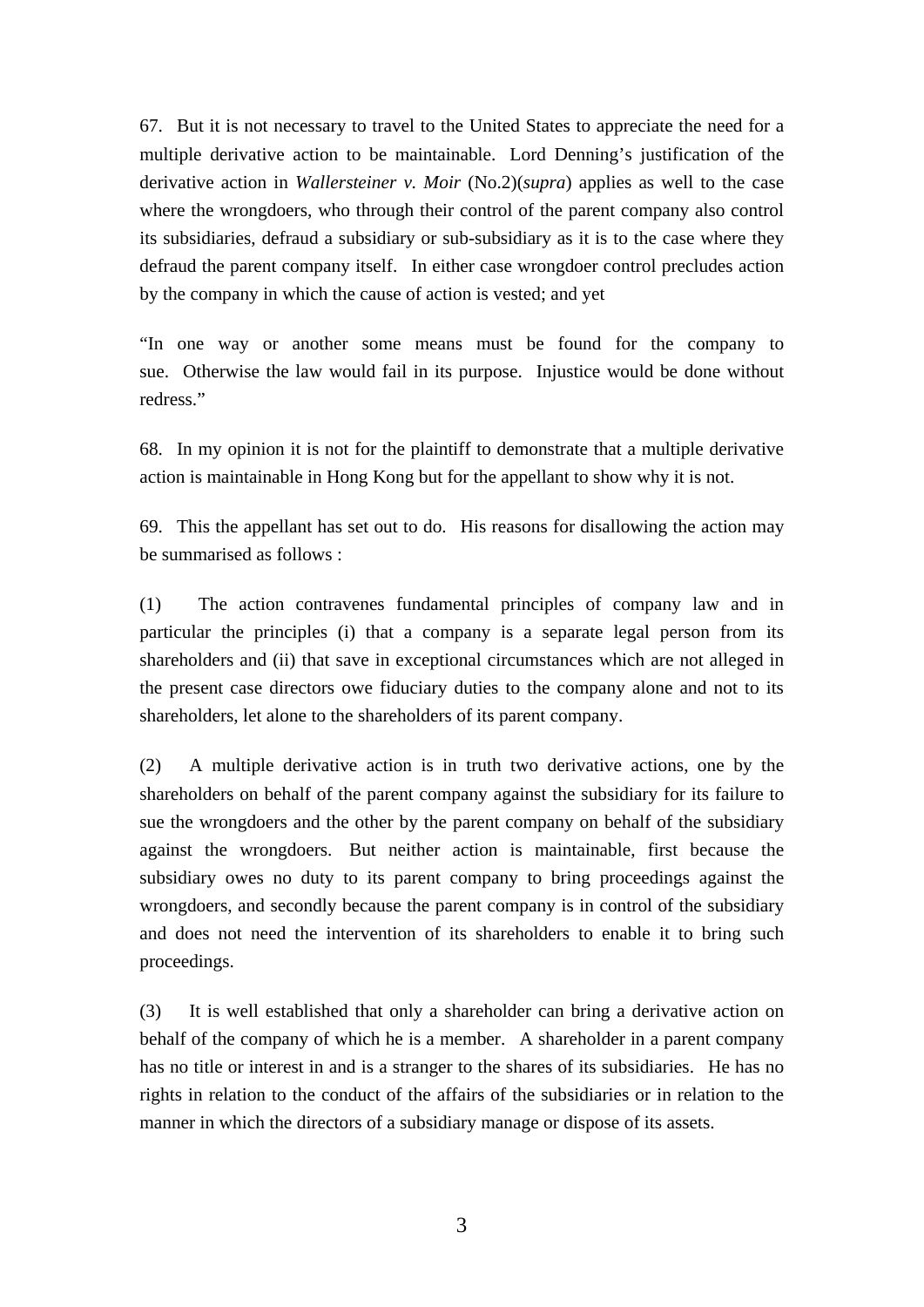(4) It is untrue to say that, absent the multiple derivative action, a wrong would be without redress. It is true that in the  $19<sup>th</sup>$  Century when the derivative action was first developed there was no alternative remedy. But for many years now minority shareholders have had a statutory means of obtaining redress if the affairs of the company are being conducted in a manner prejudicial to their interests. The current provision in England is s.459 of the Companies Act 1985, replacing earlier provisions contained in the Companies Acts of 1948 and 1980. Legislation in Hong Kong has broadly reflected the position in England: for the current provision see s.168A of the Companies Ordinance.

(5) Legislation expressly authorising multiple derivative actions has been introduced in recent years in Australia, New Zealand, Canada and Singapore. Its introduction in Hong Kong should be left to the legislature. It should not be created by the courts, which lack the ability to resolve the many questions which would arise.

70. The first objection is seriously weakened by the fact that other commonwealth countries have all legislated to introduce multiple derivative actions without finding it necessary to make any significant changes to company law to accommodate them. Both the first and second objections depend on the same analysis of the multiple derivative action as two or more derivative actions which have been consolidated into one, as its name implies. But as I indicated at the outset the description, though convenient, is deceptive. The action is a single action on behalf of the company in which the cause of action is vested. The only question is whether the action, which may be brought by a member of the company, may be brought by a member of its parent or ultimate holding company. This is simply a question of *locus standi*.

71. This is the question raised by the third objection, and it lies at the heart of the case. There are numerous dicta in the cases to the effect that only a shareholder may bring a derivative action to enforce a right vested in the company. But most of them are merely *obiter*. Where they have formed the ground for decision, they have to be understood in their context. In every case where the status of the plaintiff has been determinative, the question was whether a former shareholder or a person who was an equitable but not the legal owner of the shares in question could maintain the action: for former shareholders see *Birch v. Sullivan*[1957] 1 WLR 1247 at p.1249 (England); *Dynevor Pty Ltd v. The Proprietors, Centrepoint Building Units Plan* No.4327[1995] QCA 166 (Queensland); *Keaney v. Sullivan*[2007] IEHC 8 at p.19 and *O'Neill v. Ryan*[1993] ILRM 557(Ireland): for equitable owners see *Maas v. McIntosh*(1928) 28 SR (NSW) 441; *Hooker Investments Ltd v. Email Ltd* (1986) 110 ACLR 443 at p.435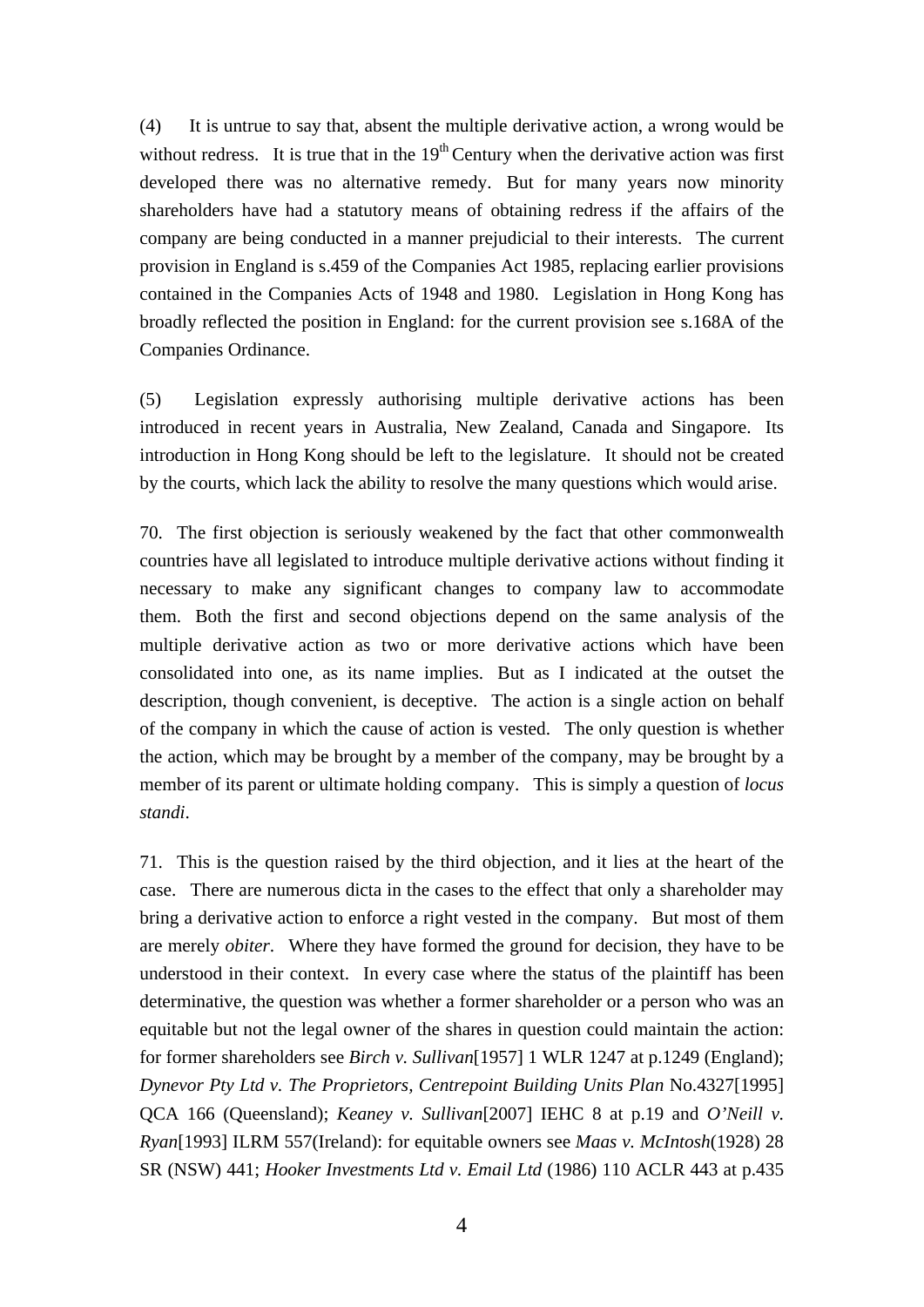(New South Wales). The focus in all these cases was on the character of the plaintiff's shareholding; he must be a current and legal shareholder. The present case is concerned with a different question: the identity of the company of which he must be such a shareholder.

72. The only case in which the question whether a shareholder may maintain a multiple derivative action to enforce the rights of a subsidiary of the company of which he is a member has fallen for decision is *Ruralcorp*(*supra*). The Senior Master gave two grounds for his conclusion that he may not. The first was that the plaintiff was "a stranger" to the company, and "strangers" are not entitled to bring a derivative action. By "stranger", however, the Senior Master meant no more than a person who was not a shareholder, so his statement was not a reason for his conclusion but merely an assertion of it.

73. His second ground, scarcely more convincing than the first, was that equitable owners of shares in a company had no standing to bring a derivative action, and the want of standing of persons who had no legal or equitable interest in the shares was *a fortiori*. But the reason why persons with only an equitable interest in a company's shares cannot bring a derivative action on its behalf is that a company does not recognise or give effect to equitable interests. Such persons are not named in the company's register of members, and their existence let alone their identity is not discoverable from the share register. But the identity of the shareholders of a company's parent company is readily ascertainable by an inspection of the relevant share registers.

74. As I have said, the question is simply a question of the plaintiff's standing to sue. This would have been obvious when the procedure was for the proposed plaintiff to apply to the court for leave to use the company's name. On a question of standing, the court must ask itself whether the plaintiff has a legitimate interest in the relief claimed sufficient to justify him in bringing proceedings to obtain it. The answer in the case of person wishing to bring a multiple derivative action is plainly "yes". Any depletion of a subsidiary's assets causes indirect loss to its parent company and its shareholders. In either case the loss is merely reflective loss mirroring the loss directly sustained by the subsidiary and as such it is not recoverable by the parent company or its shareholders for the reasons stated in *Johnson v. Gore Wood* (*supra*). But this is a matter of legal policy. It is not because the law does not recognise the loss as a real loss; it is because if creditors are not to be prejudiced the loss must be recouped by the subsidiary and not recovered by its shareholders. It is impossible to understand how a person who has sustained a real albeit reflective loss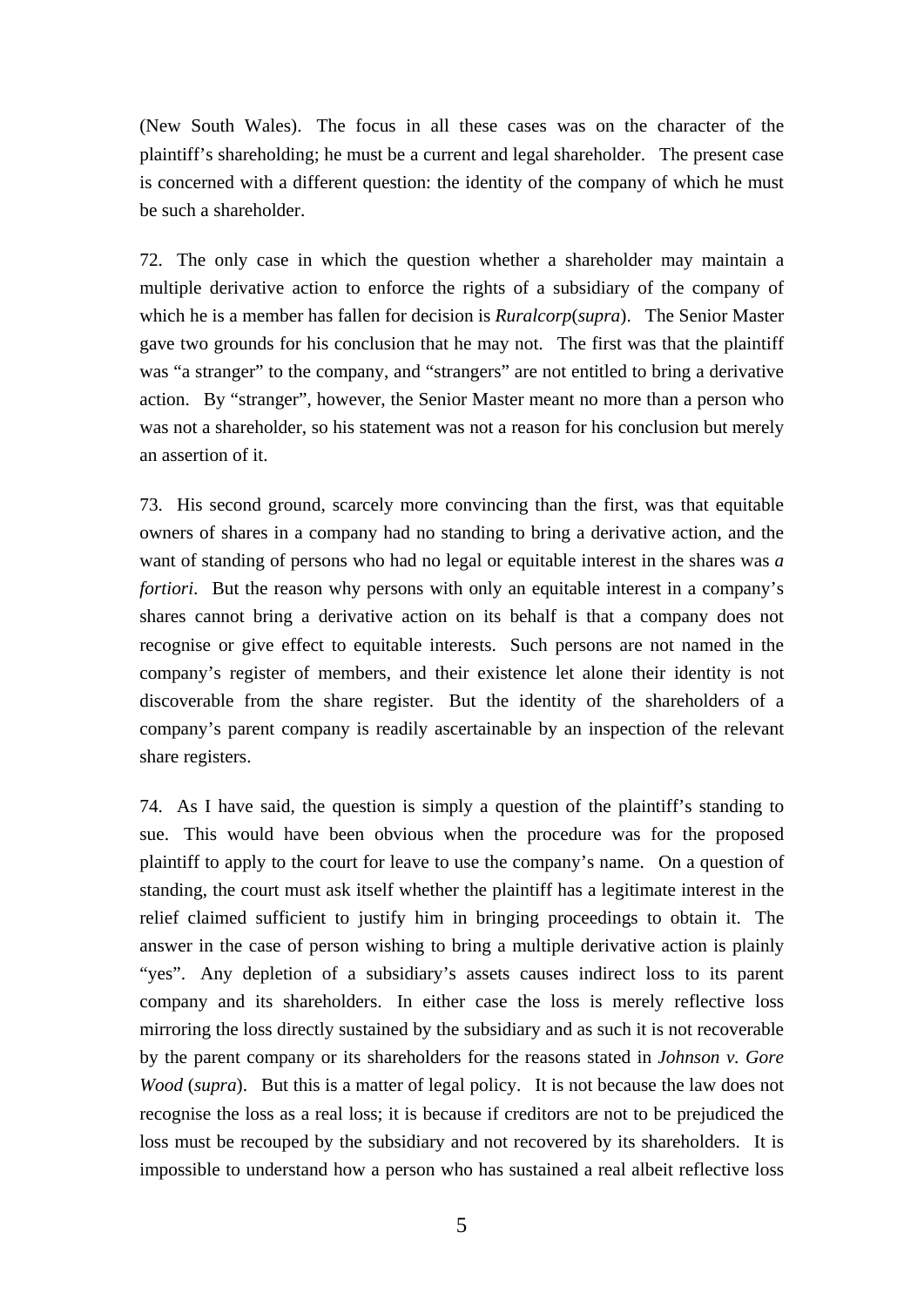which is legally recoverable only by a subsidiary can be said to have no legitimate or sufficient interest to bring proceedings on behalf of the subsidiary.

75. This is not to allow economic interests to prevail over legal rights. The reflective loss which a shareholder suffers if the assets of his company are depleted is recognised by the law even if it is not directly recoverable by him. In the same way the reflective loss which a shareholder suffers if the assets of his company's subsidiary are depleted is recognised loss even if it is not directly recoverable by him. The very same reasons which justify the single derivative action also justify the multiple derivative action. To put the same point another way, if wrongdoers must not be allowed to defraud a parent company with impunity, they must not be allowed to defraud its subsidiary with impunity.

76. The appellant submitted that the plaintiffs in a single derivative action are allowed to bring the proceedings not because they have suffered a reflective loss but because the right to bring such proceedings is an incident of their shareholding. There are two answers to this. In the first place it begs the question, for if shareholders are allowed to bring a multiple derivative action then the right to bring it will be another incident of their shareholding. In the second place, it is necessary to ask why the shareholder's right to bring a derivative action is an incident of his shareholding, and the reason is that he is regarded as having a legitimate and sufficient interest in the relief claimed in the proceedings.

77. The fourth objection is easily disposed of. Shareholders may bring proceedings under s.168A of the Companies Ordinance if the affairs of a subsidiary are being conducted in a manner which is prejudicial to their interests; and for this purpose the affairs of the subsidiary can also be regarded as the affairs of the parent company: see *Re Citybranch Ltd* [2005] 1 WLR 3505. But while there is some overlap between such proceedings and the derivative action they serve essentially different functions. Unfair prejudice proceedings are concerned to bring mismanagement to an end; derivative actions are concerned to provide a remedy for misconduct: see *Re Charnley Davies Ltd* (No.2)[1990] BCLC 760; *Re Chime Corp Ltd*(2004) 7 HKCFAR546. While the court may have jurisdiction in the strict sense on a petition under s.168A to order payment of compensation to the company, the derivative action is the proper vehicle for obtaining such relief where the plaintiff's complaint is of misconduct rather than mismanagement: see *Re Chime Corp Ltd* at p.571.

78. Two other aspects of s.168BA merit consideration. First, while s.168A(2)(a)(ii) enables the court to direct the petitioner to bring a derivative action, it is far from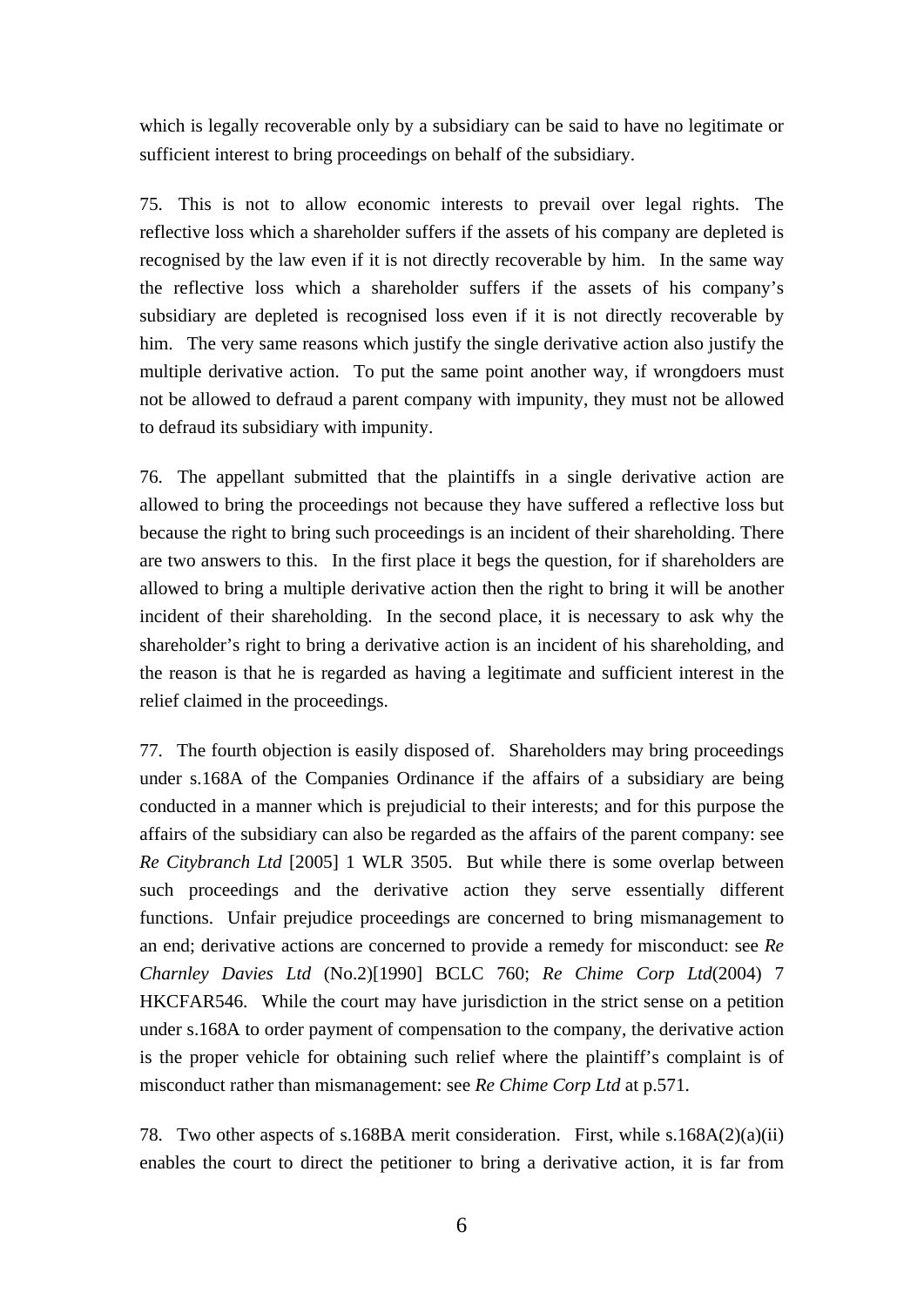clear that it can direct him to bring a multiple derivative action; and as at present advised I do not think that it can. Secondly, under s.168A the court may order the minority shareholder to be bought out, and where he has a small shareholding, as the plaintiff has in the present case, that is a course which the Court may well take. There is no reason why a plaintiff who does not want to be bought out should be compelled to invoke a process which may lead to that result.

79. The last objection must also be rejected. Australia, New Zealand, Canada and Singapore have all introduced legislation to require the plaintiff to obtain the leave of the court before instituting or continuing derivative actions, and have taken the opportunity to permit multiple derivative actions where the cause of action is vested in a "related" or "affiliated" company of the company of which the plaintiff is a member. The various statutes have different threshold tests, different approaches to deciding whether the proposed action is in the interests of the company, and different procedures. But it is noticeable that in prescribing such requirements none of the statutes draws any distinction between the single derivative action and the multiple derivative action; and in truth there is no conceivable reason why the procedural and other requirements of the two kinds of action should differ.

80. We have no power to extend the provisions of s.168BC to multiple derivative actions by analogy. We must leave such actions to continue to be governed by the common law, while expressing the hope that the legislature may in due course extend the section to cover them, and perhaps at the same time take the opportunity to consider whether it is really sensible to maintain two parallel regimes with different threshold tests, one requiring leave and the other not.

\*\*\*\*\*\*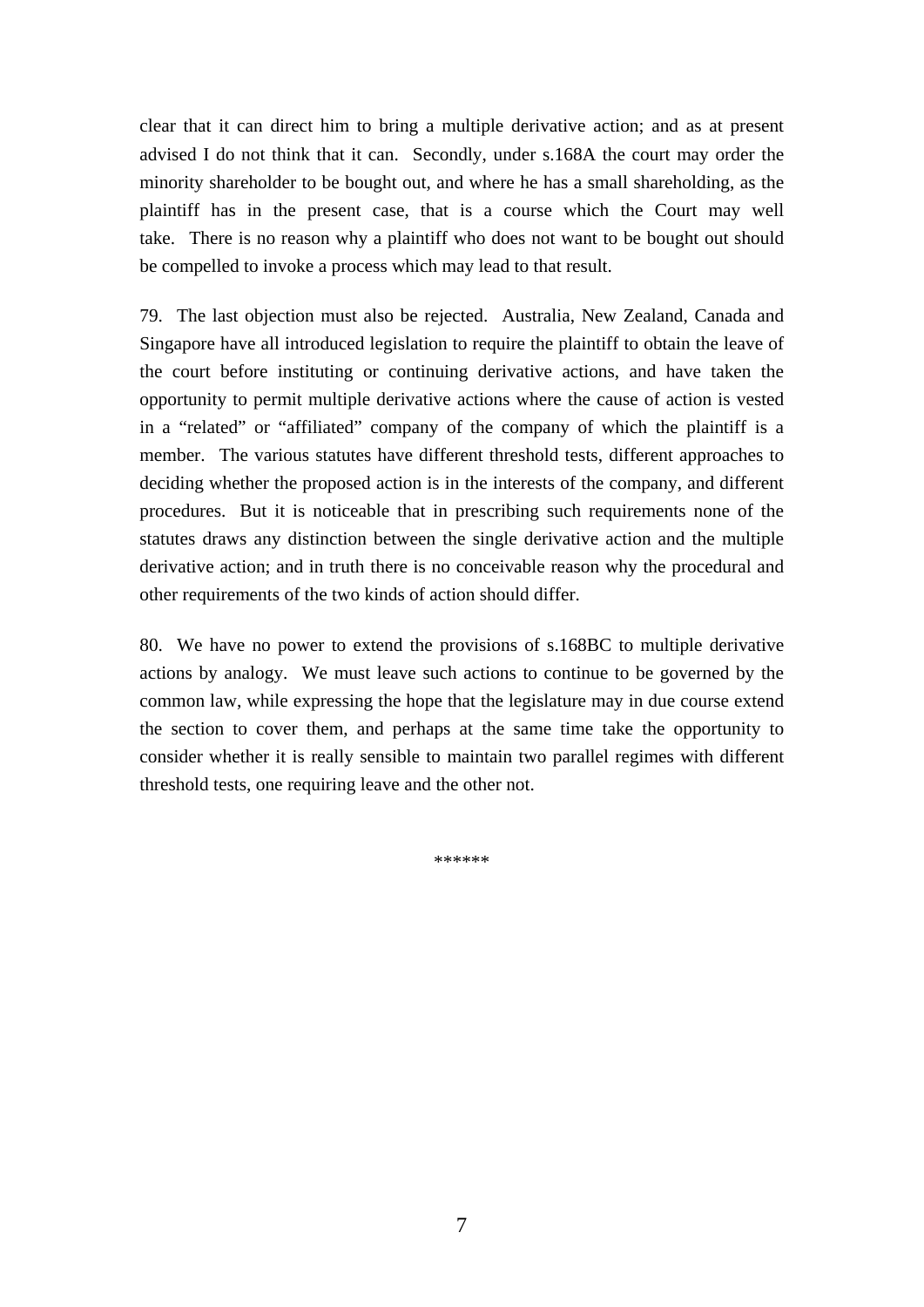# **Annex B**

# **Annex D to the Administration's response to the issues raised at the first meeting on 23 February (CB(1)1453/09-10(08))**

# **Extract**

# **A. Justification for extending SDA to a member of a related company, in particular to a member of a subsidiary company of a specified corporation**

# *The SDA Provision*

2. The Companies Ordinance (CO) was amended in 2004 by the Companies (Amendment) Ordinance 2004 to provide a new SDA procedure. The relevant provisions are contained in Part IVAA which came into operation on 15 July 2005.

3. The SDA provisions allow a member of a Hong Kong or non-Hong Kong company (specified corporation) to bring an action on behalf of the specified corporation in respect of "misfeasance" committed against the specified corporation. "Misfeasance" is defined as "fraud, negligence, default in compliance with any enactment or rule of law, or breach of duty" in section 168BB(2) of the CO.

4. Unlike some of the overseas jurisdictions<sup>[1](#page-12-0)</sup>, only members of a specified corporation have the standing under section 168BC(1) of the CO to seek leave to commence a SDA or to intervene in proceedings. This is commonly known as a "simple" derivative action.

# *The Waddington Case*

1

5. In *Waddington Ltd. v Chan Chun Hoo*<sup>[2](#page-12-1)</sup>, the Court of Final Appeal (CFA) affirmed the Court of Appeal's decision that an action by a shareholder of a parent company on behalf of a subsidiary or second or lower tier subsidiary is maintainable under the common law. Such action is commonly referred to as a "multiple" derivative action.

6. Lord Millet NPJ said in the *Waddington* case that it is appropriate

<sup>&</sup>lt;sup>1</sup> For example, Australia, New Zealand, Singapore and Canada. Please see paras 11 to 16.<br><sup>2</sup> EACV No. 15 of 2007. The writ in this action was issued prior to the commencement of

<span id="page-12-1"></span><span id="page-12-0"></span> $\frac{2}{3}$  FACV No. 15 of 2007. The writ in this action was issued prior to the commencement of the SDA provisions.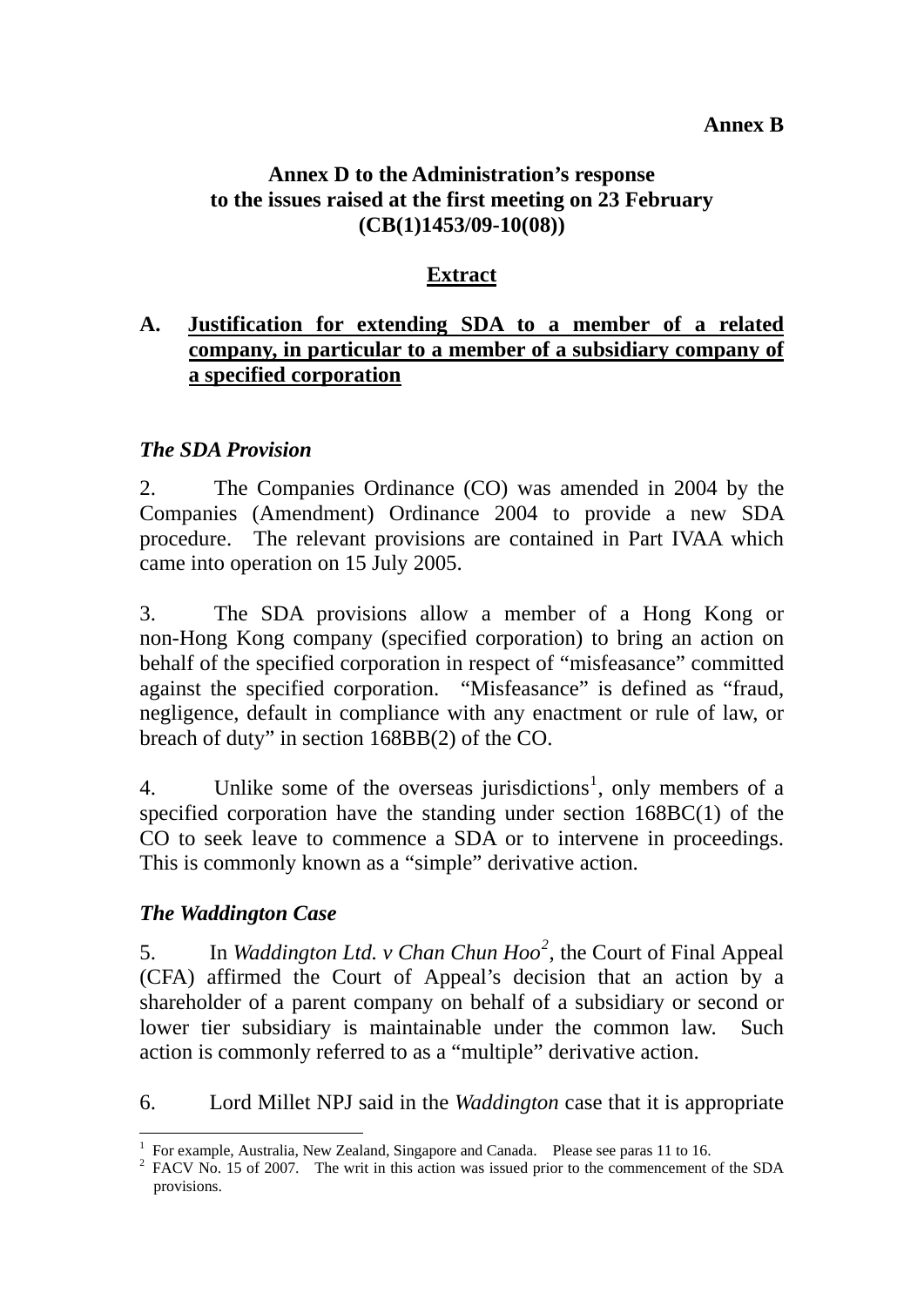to allow multiple derivative actions for the following reasons :

- (a) As a question of standing, the shareholder in the holding company has a legitimate interest in the relief claimed on behalf of the subsidiary sufficient to justify him in bringing proceedings to obtain it. The shareholder's interest is sufficient as he suffers a real loss (albeit an indirect loss) as a result of the depletion of the subsidiary's assets.<sup>[3](#page-13-0)</sup>
- (b) If the shareholder is not given standing to commence the proceedings, then there is no possibility of righting the wrongs committed against the subsidiary. In other words, the same rationale for allowing an ordinar[y](#page-13-1) derivative action also applies to multiple derivative actions.<sup>[4](#page-13-1)</sup>

The concerns of the CFA were discussed in the context of shareholders in a holding company taking action on behalf of a subsidiary or sub-subsidiary.

7. Perhaps less common, but there could be situations where similar reasons apply in relation to a shareholder of a subsidiary seeking to bring a derivative action on behalf of the holding company. An example is a holding company whose directors are also the only shareholders of the holding company. If those directors misappropriate assets of the holding company, then there might not be any person who could take action against the directors. A depletion of the holding company's assets does not necessarily impact on the subsidiary in the same way that a depletion of the subsidiary's assets would impact detrimentally on the holding company. However, in some situations the subsidiary may be prejudiced by a depletion of the holding company's assets, e.g. where the subsidiary has provided security for the holding company's liabilities. If creditors of the holding company pursue the subsidiary, then the subsidiary and its shareholders are prejudiced at the expense of the wrongdoing directors/controllers of the holding company.

8. The reasons for allowing multiple derivative actions, as identified in paragraph 6 above would also apply to justify giving standing to a shareholder of the subsidiary to bring an action on behalf of the holding company in the circumstances outlined in paragraph 7 above. The shareholders suffer a real loss as a result of the depletion of the holding company's assets, and there may otherwise not be any basis for righting

<sup>&</sup>lt;u>.</u> <sup>3</sup> Paragraph 74 of the judgment.

<span id="page-13-1"></span><span id="page-13-0"></span><sup>4</sup> Paragraphs 66 and 67 of the judgment.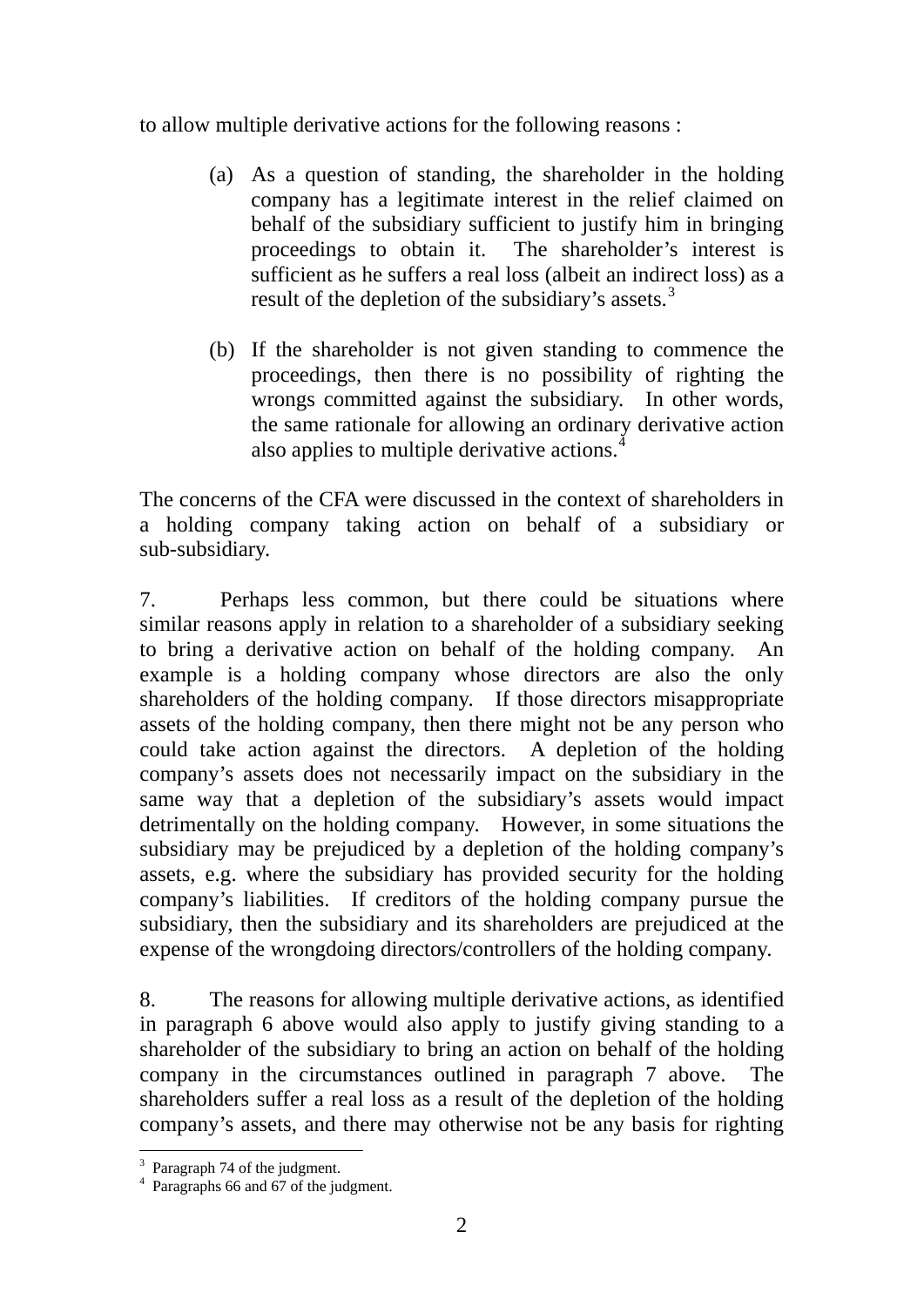the wrongs committed by the directors/controllers of the holding company. A similar analysis could also be made in relation to a situation where a shareholder in a subsidiary wishes to take action on behalf of another subsidiary of the same holding company.

9. The Administration is of the view that there is a strong argument for extending the CFA's reasoning to justify giving standing to members of related companies, since this situation concerns a wrongdoer controlling the corporate group to the detriment of a shareholder in the group.

**\*\*\*\*\***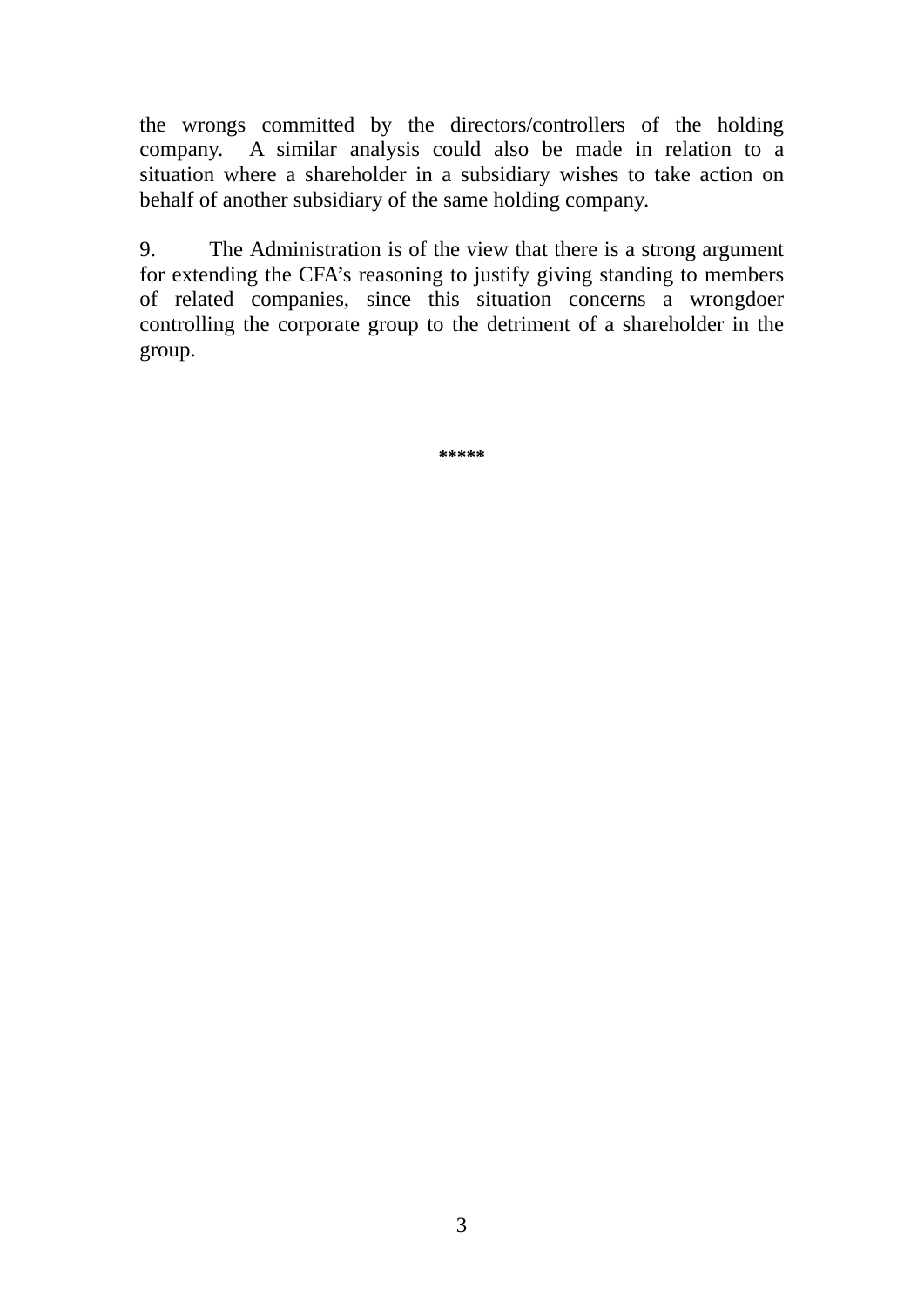# **Annex C**

# **Consultation Paper on Draft Companies Bill – First Phase Consultation issued on 17 December 2009**

# **Explanatory Note on Part 14 (p.122)**

# **Extract**

**(c) Allowing a member of an associated company to bring a statutory derivative action on behalf of the company ("multiple derivative action")** 

# *Background*

- 9. Statutory derivative action ("SDA") provisions in Part IVAA of the CO allow a member of a company to bring an action or intervene in proceedings on behalf of the company in respect of "misfeasance" committed against the company. "Misfeasance" means fraud, negligence, default in complying with any statutory provision or rule of law or breach of duty. Unlike some comparable jurisdictions<sup>[3](#page-15-0)</sup>, only members of the company (vis- $a$ -vis members of a related company of the company) have standing under section 168BC(1) of the CO to seek leave to commence a SDA. In other words, only "simple" derivative actions, as opposed to "multiple" derivative actions, can be brought under the SDA provisions.
- 10. However, in a recent case *Waddington Ltd v Chan Chun Hoo and*  Others<sup>[4](#page-15-1)</sup>, both the Court of Appeal and the Court of Final Appeal ruled that a "multiple" derivative action is maintainable in Hong Kong under the common law. The reasons for allowing members to bring a simple derivative action also justify a multiple derivative

1

<span id="page-15-0"></span><sup>3</sup> For example, in Australia, provision is made (subject to leave of the court) for proceedings to be brought by a person who is "a member… of the company or of a related body corporate (section  $236(1)(a)$ , ACA). New Zealand has taken the same approach under NZCA, section 165(1)(a). In Canada, a complainant bringing a derivative action may be a shareholder of the corporation or any of its affiliates and may sue on behalf of the corporation or any of its subsidiaries (Canadian Business Corporations Act 1985, sections 238 and 239(1)). In Singapore, the immediate members of the corporation and any other person who in the discretion of the court is a proper person may apply for leave to sue on behalf of the relevant company (SCA, section 216A(1)).

<span id="page-15-1"></span> <sup>[2006] 2</sup> HKLRD 896; (2008) 11 HKCFAR 370.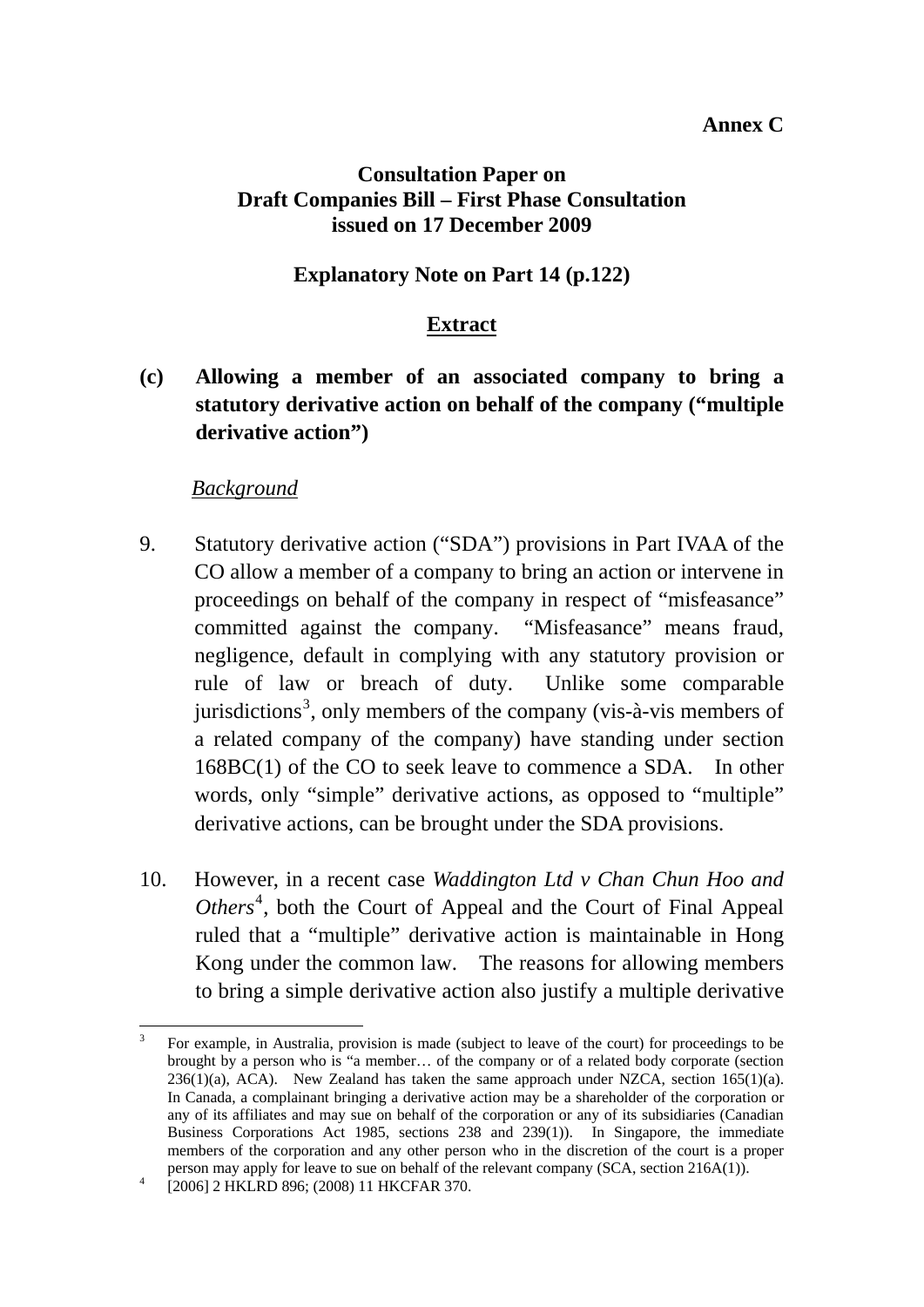action, as the wrongdoers' control of both a parent company and its subsidiary can preclude the subsidiary from taking action against the wrongdoers. Giving standing to a member of the parent company to bring an action on behalf of the subsidiary company is appropriate since the member may otherwise suffer a real loss if no action on behalf of the subsidiary is taken. In addition to allowing a multiple derivative action under the common law, the Court of Final Appeal stated that it was appropriate for the CO to be amended to take in "multiple" derivative actions as there was no justification for excluding them from the statutory scheme.<sup>5</sup>

- 11. Following the *Waddington* case the SCCLR recommended that the SDA provisions in the CO should be expanded to allow a multiple derivative action by a shareholder of a parent company on behalf of a subsidiary or on behalf of a second or lower tier subsidiary.
- 12. The *Waddington* case was concerned with a multiple derivative action in the context of a parent-subsidiary relationship and the reasoning of the Court of Final Appeal was discussed in that context. The same reasoning can however be applied to situations where a member of a subsidiary seeks to bring a derivative action on behalf of another subsidiary of the same holding company.
- 13. Based on the SCCLR's recommendation and in order to bring the position of Hong Kong more in line with the legislation of comparable jurisdictions, we propose to extend the scope of the SDA provisions to allow a member of a related company to bring or to intervene in an action on behalf of the company.

# *Proposal*

1

14. **Clause 14.13** will give standing to members of associated companies<sup>[6](#page-16-0)</sup> and thereby expand the scope of SDA to cover "multiple" derivative actions which would provide a simple and effective mechanism for members of an associated company to commence SDA on behalf of the company. The proposal would

<sup>5</sup> Paragraph 26 of the Court of Final Appeal judgment per Ribeiro PJ.

<span id="page-16-0"></span><sup>6</sup> An "associated company" in relation to a company (which includes both a company incorporated in Hong Kong and a non-Hong Kong company) means any company that is (a) a subsidiary of the company; (b) a holding company of the company; or (c) the subsidiary of such a holding company.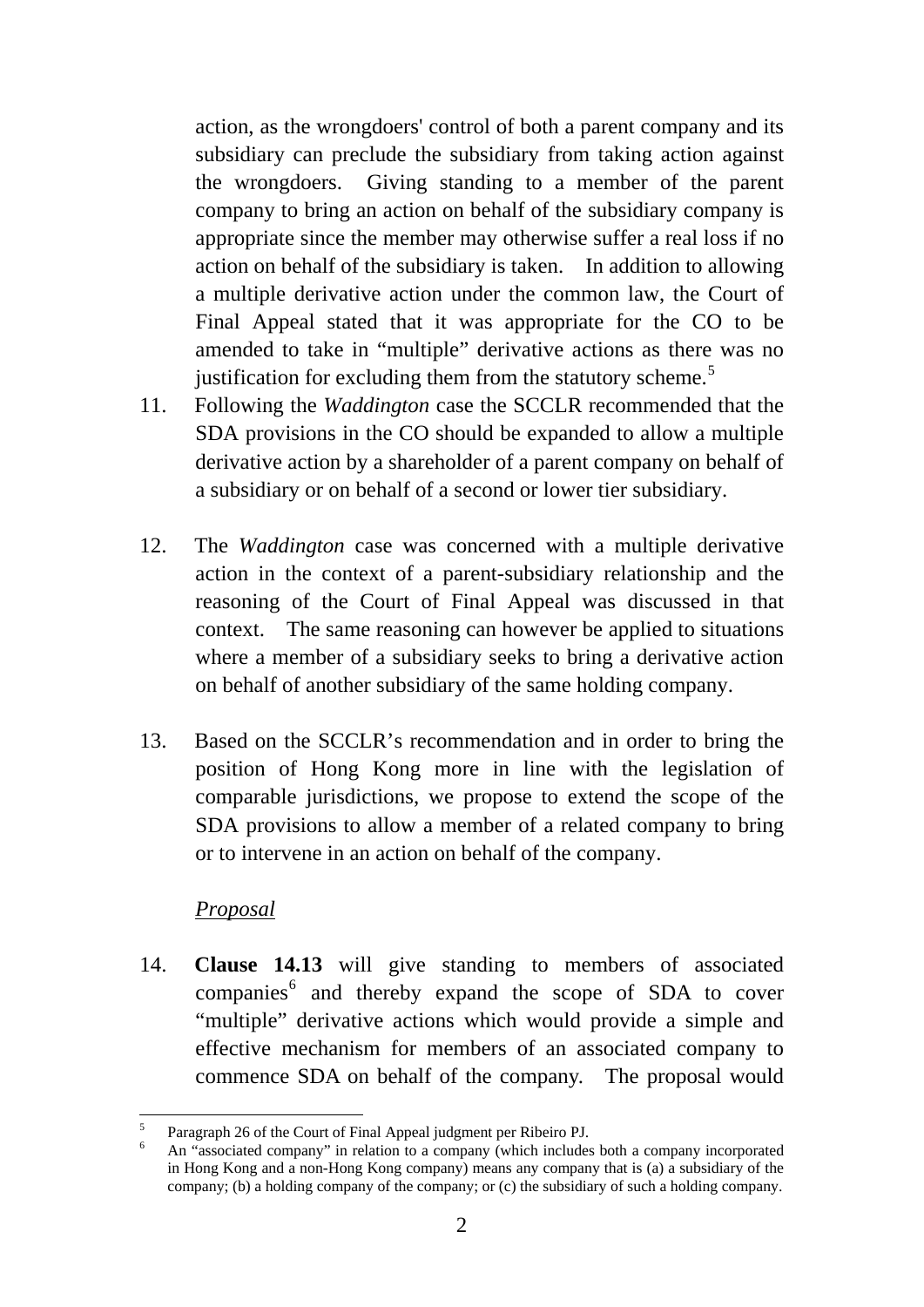further enhance the protection of the interests of minority shareholders.

15. To expedite implementation of the amendments, the proposal on enabling multiple statutory derivative actions will be incorporated into a Companies (Amendment) Bill scheduled to be introduced into the LegCo in early 2010.

**\*\*\*\*\***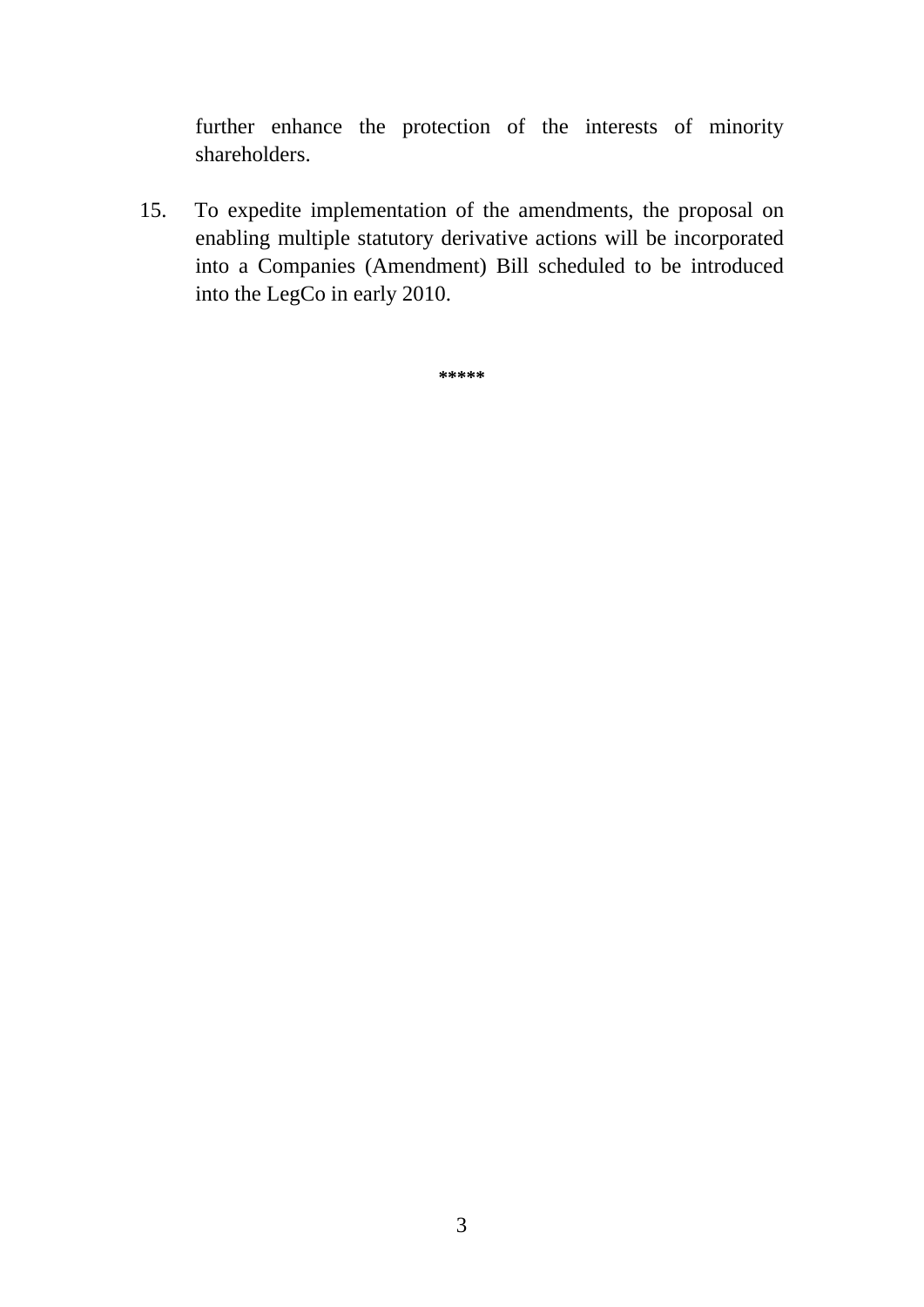Members' rights and remedies Chapter 2F Proceedings on behalf of a company by members and others Part 2F.1A

Section 236

# Part 2F.1A—Proceedings on behalf of a company by members and others

#### 236 Bringing, or intervening in, proceedings on behalf of a company

- (1) A person may bring proceedings on behalf of a company, or intervene in any proceedings to which the company is a party for the purpose of taking responsibility on behalf of the company for those proceedings, or for a particular step in those proceedings (for example, compromising or settling them), if:
	- (a) the person is:
		- (i) a member, former member, or person entitled to be registered as a member, of the company or of a related body corporate; or
		- (ii) an officer or former officer of the company; and
	- (b) the person is acting with leave granted under section 237.
- (2) Proceedings brought on behalf of a company must be brought in the company's name.
- (3) The right of a person at general law to bring, or intervene in, proceedings on behalf of a company is abolished.
	- For the right to inspect company books, see subsections 247A(3) to Note 1:  $(6)$
	- For the requirements to disclose proceedings and leave applications in Note 2: the annual directors' report, see subsections 300(14) and (15).
	- This section does not prevent a person bringing, or intervening in, proceedings on their own behalf in respect of a personal right. Note 3:

#### 237 Applying for and granting leave

- (1) A person referred to in paragraph  $236(1)(a)$  may apply to the Court for leave to bring, or to intervene in, proceedings.
- (2) The Court must grant the application if it is satisfied that:
	- (a) it is probable that the company will not itself bring the proceedings, or properly take responsibility for them, or for the steps in them; and
	- (b) the applicant is acting in good faith; and

Corporations Act 2001 301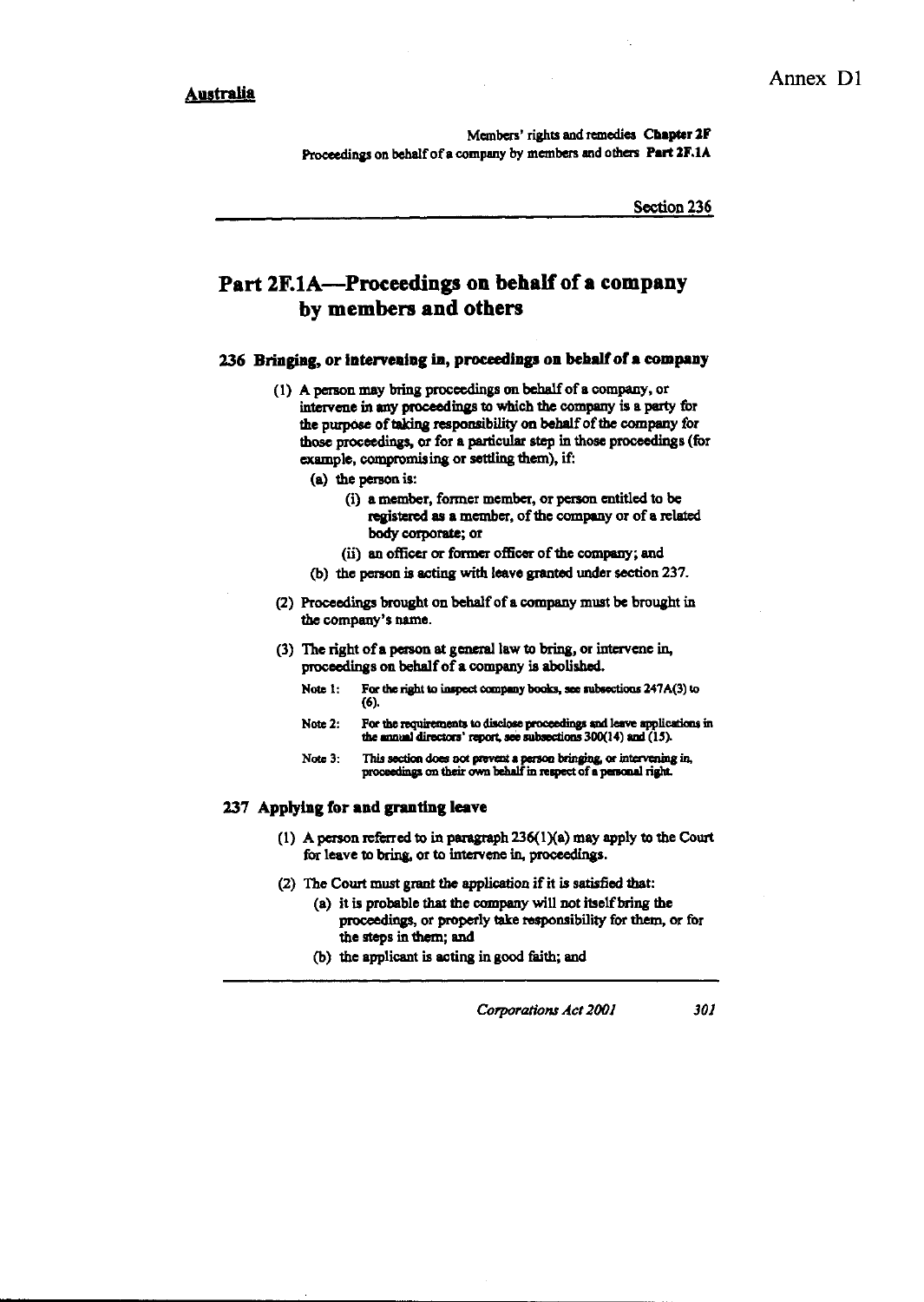#### Chapter 2F Members' rights and remedies

Part 2F.1A Proceedings on behalf of a company by members and others

Section 237

- (c) it is in the best interests of the company that the applicant be granted leave; and
- (d) if the applicant is applying for leave to bring proceedingsthere is a serious question to be tried; and
- (e) either:
	- (i) at least 14 days before making the application, the applicant gave written notice to the company of the intention to apply for leave and of the reasons for applying; or
	- (ii) it is appropriate to grant leave even though subparagraph (i) is not satisfied.
- (3) A rebuttable presumption that granting leave is not in the best interests of the company arises if it is established that:
	- (a) the proceedings are:
		- (i) by the company against a third party; or
		- (ii) by a third party against the company; and
	- (b) the company has decided:
		- (i) not to bring the proceedings; or
		- (ii) not to defend the proceedings; or
		- (iii) to discontinue, settle or compromise the proceedings; and
	- (c) all of the directors who participated in that decision:
		- (i) acted in good faith for a proper purpose; and
		- (ii) did not have a material personal interest in the decision; and
		- (iii) informed themselves about the subject matter of the decision to the extent they reasonably believed to be appropriate; and
		- (iv) rationally believed that the decision was in the best interests of the company.

The director's belief that the decision was in the best interests of the company is a rational one unless the belief is one that no reasonable person in their position would hold.

- (4) For the purposes of subsection (3):
	- (a) a person is a third party if:
		- (i) the company is a public company and the person is not a related party of the company; or

302 Corporations Act 2001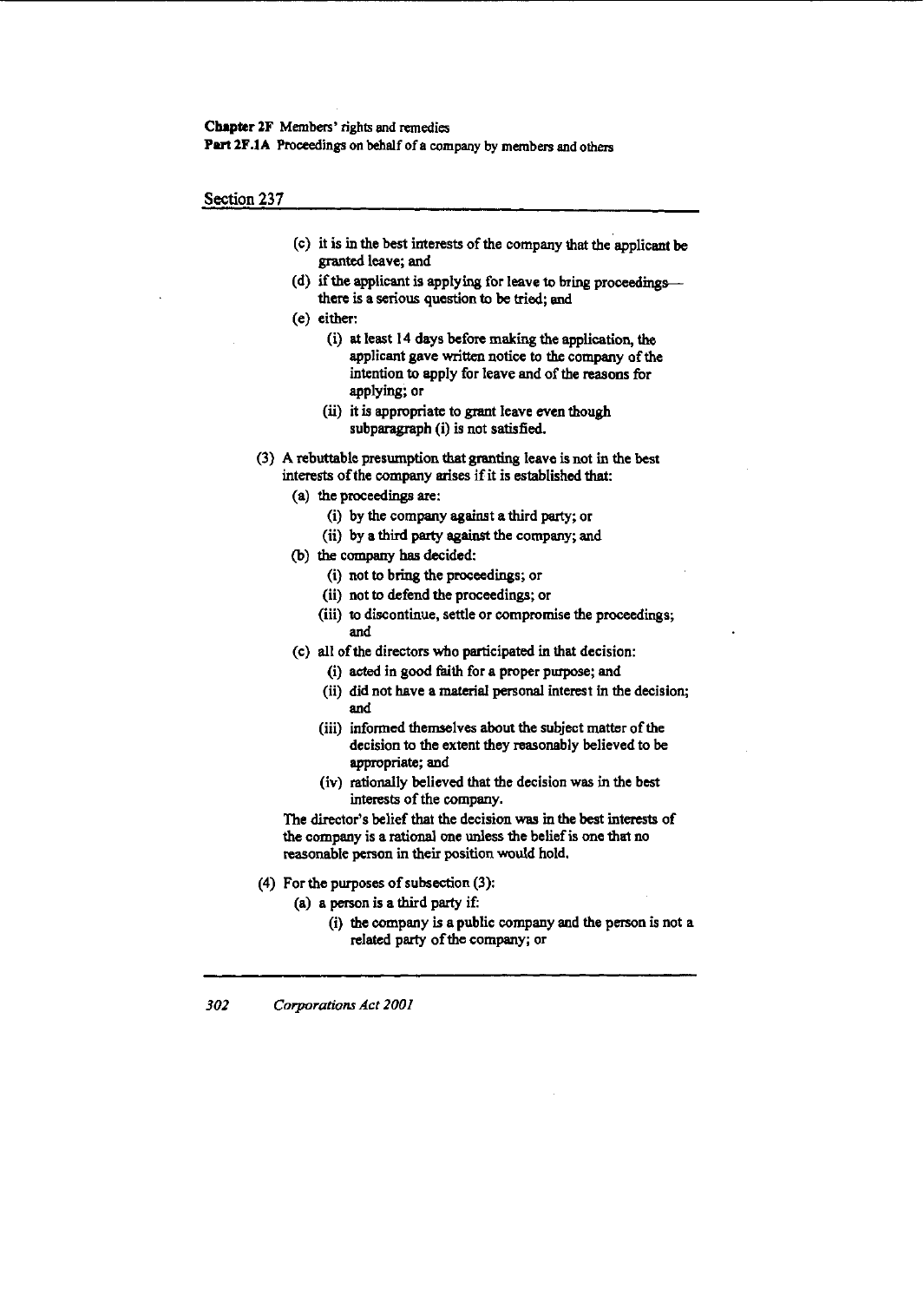Members' rights and remedies Chapter 2F Proceedings on behalf of a company by members and others Part 2F.1A

Section 238

- (ii) the company is not a public company and the person would not be a related party of the company if the company were a public company; and
- (b) proceedings by or against the company include any appeal from a decision made in proceedings by or against the company.
- Related party is defined in section 228. Note: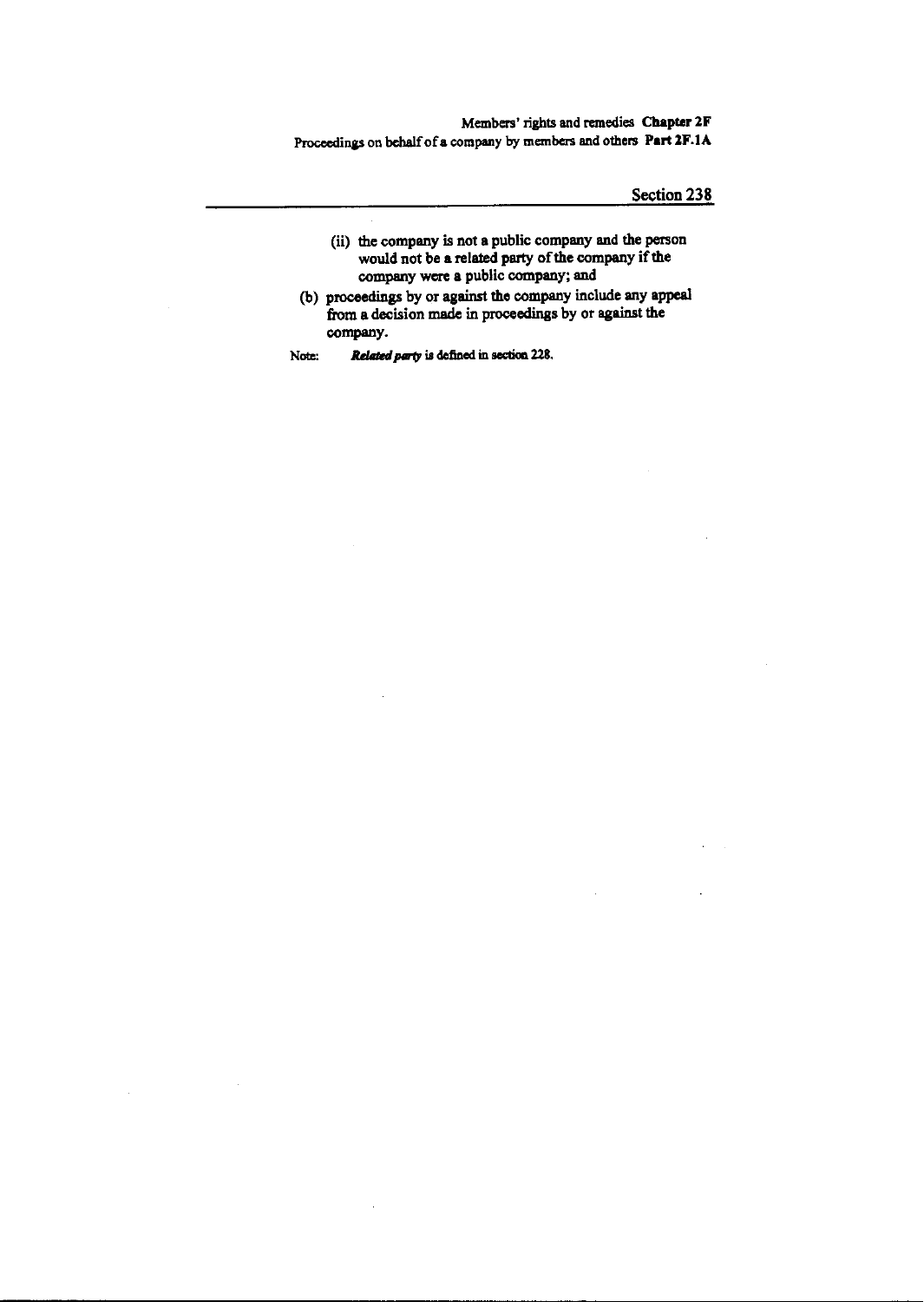Chapter 1 Introductory Part 1.2 Interpretation Division 6 Subsidiaries and related bodies corporate

Section 50

# 50 Related bodies corporate

Where a body corporate is:

(a) a holding company of another body corporate; or

(b) a subsidiary of another body corporate; or

(c) a subsidiary of a holding company of another body corporate;

the first-mentioned body and the other body are related to each other.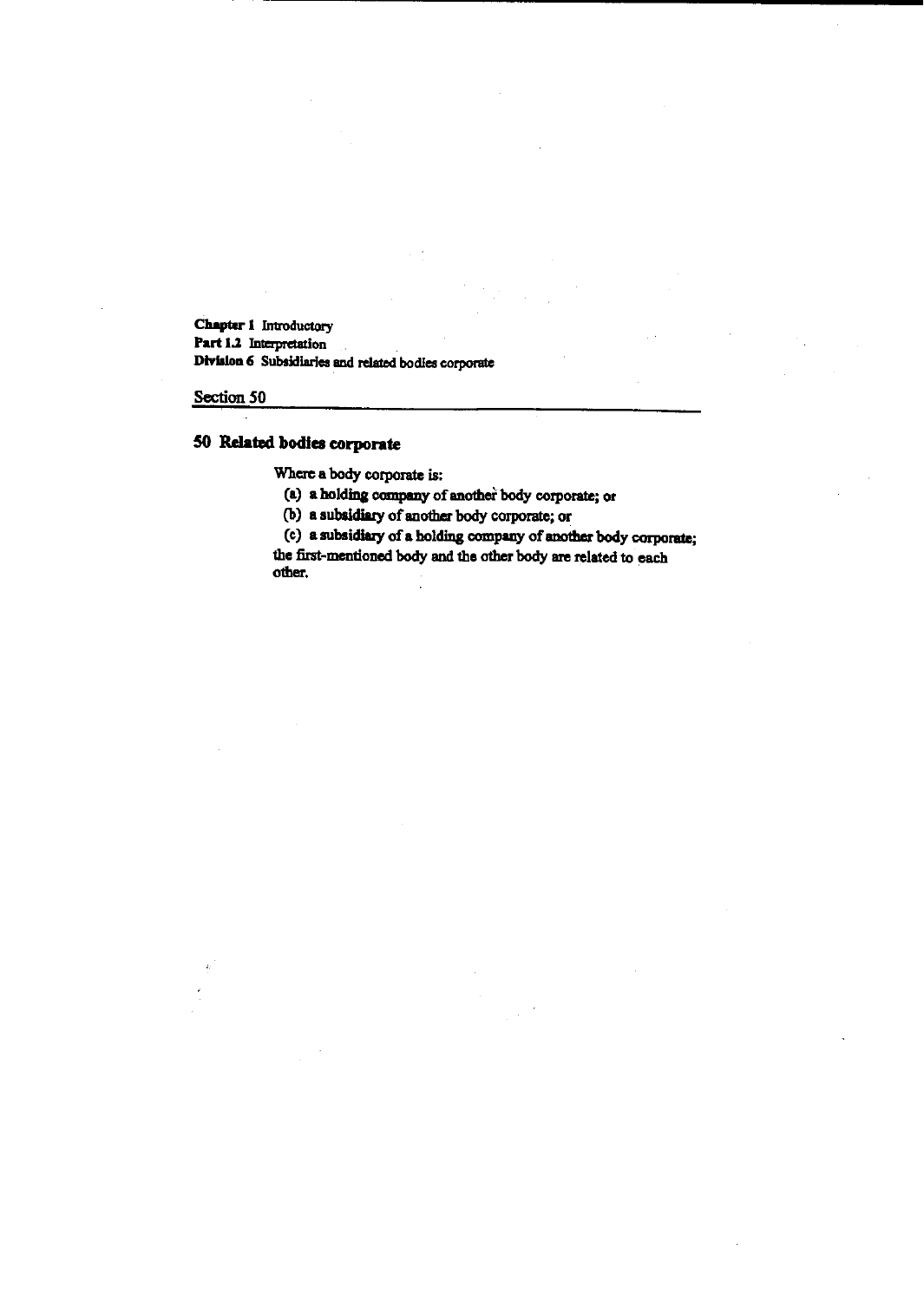Canadian Legal Information Institute

Français | English

# Canada Business Corporations Act, R.S.C. 1985, c.  $C-44$

Home > Canada (federal) > Statutes and Regulations

Current version: in force since Apr 20, 2007

Link to the latest version : http://www.canlii.org/en/ca/laws/stat/rsc-1985-c-c-44/latest/ Stable link to this version : http://www.canlii.org/en/ca/laws/stat/rsc-1985-c-c-44/31395/ Last updated from the Justice Laws Web Site on 2010-03-23 Currency:

> R.S.C. 1985, c. C-44

# **Canada Business Corporations Act**

### $C-44$

 $C-44$ 

An Act respecting Canadian business corporations

#### SHORT TITLE

Short title

1. This Act may be cited as the Canada Business Corporations Act.

R.S., 1985, c. C-44, s. 1; 1994, c. 24, s. 1(F).

#### PART I

**INTERPRETATION AND APPLICATION** 

#### **INTERPRETATION**

Definitions

2. (1) In this Act,

"affairs"

« affaires internes »

"affairs" means the relationships among a corporation, its affiliates and the shareholders, directors and officers of such bodies corporate but does not include the business carried on by such bodies corporate;

"affiliate"

« groupe »

"affillate" means an affiliated body corporate within the meaning of subsection (2);

"articles"

« statuts »

"articles" means the original or restated articles of incorporation, articles of amendment, articles of amalgamation, articles of continuance, articles of reorganization, articles of arrangement, articles of dissolution, articles of revival and includes any amendments thereto;

"associate" « liens »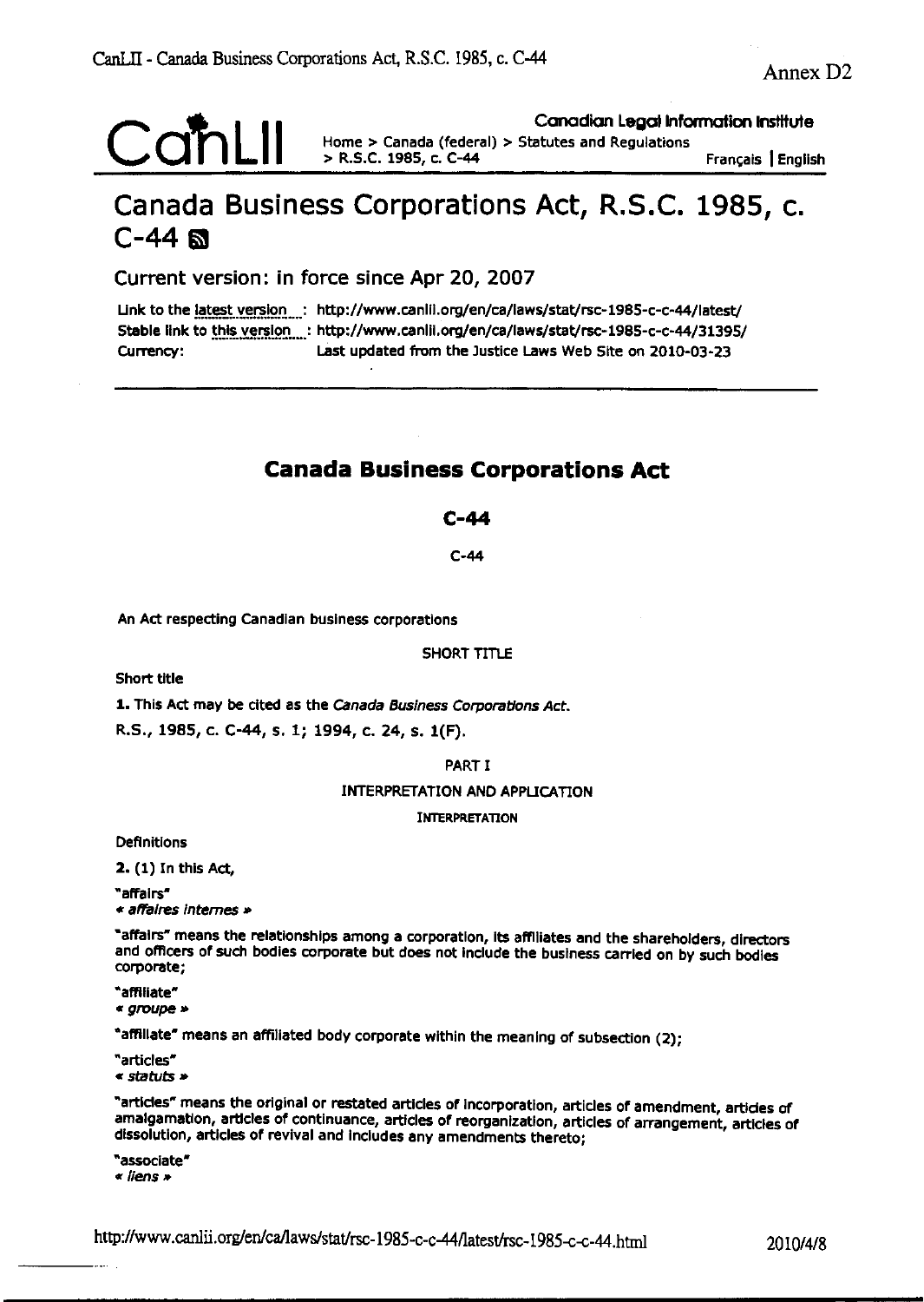"squeeze-out transaction" means a transaction by a corporation that is not a distributing corporation that would require an amendment to its articles and would, directly or indirectly, result in the interest of a holder of shares of a class of the corporation being terminated without the consent of the holder, and without substituting an interest of equivalent value in shares issued by the corporation, which shares have equal or greater rights and privileges than the shares of the affected class;

"unanimous shareholder agreement"

« convention unanime des actionnaires »

"unanimous shareholder agreement" means an agreement described in subsection 146(1) or a declaration of a shareholder described in subsection 146(2).

Affiliated bodies corporate

(2) For the purposes of this Act,

(a) one body corporate is affiliated with another body corporate if one of them is the subsidiary of the other or both are subsidiaries of the same body corporate or each of them is controlled by the same person; and

(b) if two bodies corporate are affiliated with the same body corporate at the same time, they are deemed to be affiliated with each other.

#### Control

(3) For the purposes of this Act, a body corporate is controlled by a person or by two or more bodles corporate if

(a) securities of the body corporate to which are attached more than fifty per cent of the votes that may be cast to elect directors of the body corporate are held, other than by way of security only, by or for the benefit of that person or by or for the benefit of those bodies corporate; and

(b) the votes attached to those securities are sufficient, if exercised, to elect a majority of the directors of the body corporate.

Holding body corporate

(4) A body corporate is the holding body corporate of another if that other body corporate is its subsidiary.

Subsidiary body corporate

(5) A body corporate is a subsidiary of another body corporate if

(a) it is controlled by

(i) that other body corporate,

(ii) that other body corporate and one or more bodies corporate each of which is controlled by that other body corporate, or

(iii) two or more bodies corporate each of which is controlled by that other body corporate; or

(b) it is a subsidiary of a body corporate that is a subsidiary of that other body corporate.

Exemptions - on application by corporation

(6) On the application of a corporation, the Director may determine that the corporation is not or was not a distributing corporation if the Director is satisfied that the determination would not be prejudicial to the public interest.

Exemptions - classes of corporations

(7) The Director may determine that a class of corporations are not or were not distributing corporations if the Director is satisfied that the determination would not be prejudicial to the public interest.

#### Infants

(8) For the purposes of this Act, the word "infant" has the same meaning as in the applicable provincial law and, in the absence of any such law, has the same meaning as the word "child" in the United Nations Convention on the Rights of the Child, adopted in the United Nations General Assembly on November 20, 1989.

R.S., 1985, c. C-44, s. 2; R.S., 1985, c. 27 (2nd Supp.), s. 10; 1990, c. 17, s. 6; 1992, c. 51, s. 30; 1994, c. 24, s. 2; 1998, c. 30, ss. 13(F), 15(E); 1999, c. 3, s. 16; 2000, c. 12, s.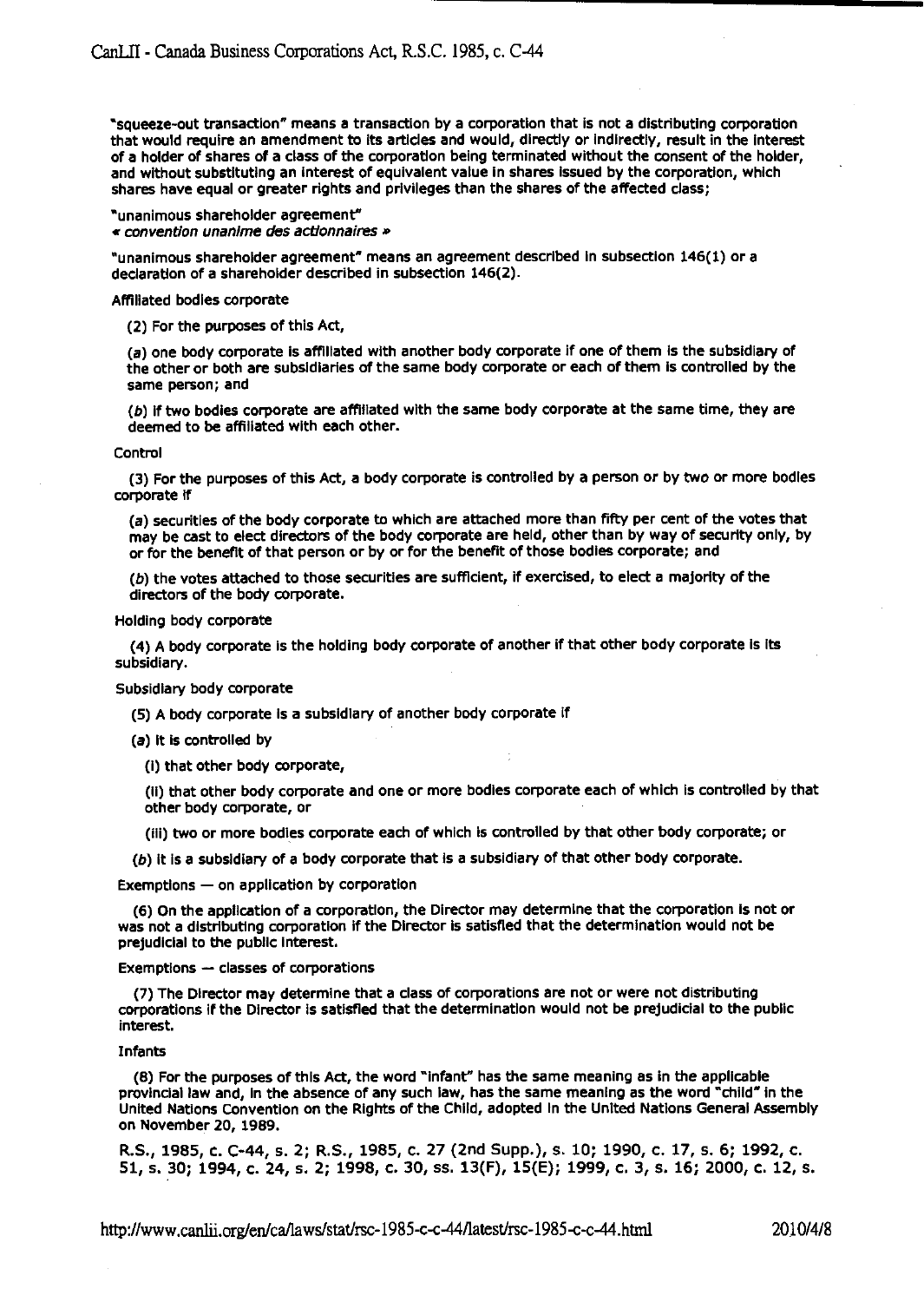#### **PART XX**

#### REMEDIES, OFFENCES AND PUNISHMENT

**Definitions** 

238. In this Part,

"action"

« action »

"action" means an action under this Act;

 $\overline{\mathbf{r}}$ 

"complainent"

« plaignant »

"complainant" means

(a) a registered holder or beneficial owner, and a former registered holder or beneficial owner, of a security of a corporation or any of its affiliates,

(b) a director or an officer or a former director or officer of a corporation or any of its affiliates,

(c) the Director, or

(d) any other person who, in the discretion of a court, is a proper person to make an application under this Part.

1974-75-76, c. 33, s. 231.

Commencing derivative action

239. (1) Subject to subsection (2), a complainant may apply to a court for leave to bring an action in the name and on behalf of a corporation or any of its subsidiaries, or intervene in an action to which any such body corporate is a party, for the purpose of prosecuting, defending or discontinuing the action on behalf of the body corporate.

Conditions precedent

(2) No action may be brought and no intervention in an action may be made under subsection (1) unless the court is satisfied that

(a) the compialnant has given notice to the directors of the corporation or its subsidiary of the complainant's intention to apply to the court under subsection (1) not less than fourteen days before bringing the application, or as otherwise ordered by the court, if the directors of the corporation or its subsidiary do not bring, diligently prosecute or defend or discontinue the action;

(b) the complainant is acting in good faith; and

(c) it appears to be in the interests of the corporation or its subsidiary that the action be brought. prosecuted, defended or discontinued.

R.S., 1985, c. C-44, s. 239; 2001, c. 14, s. 116.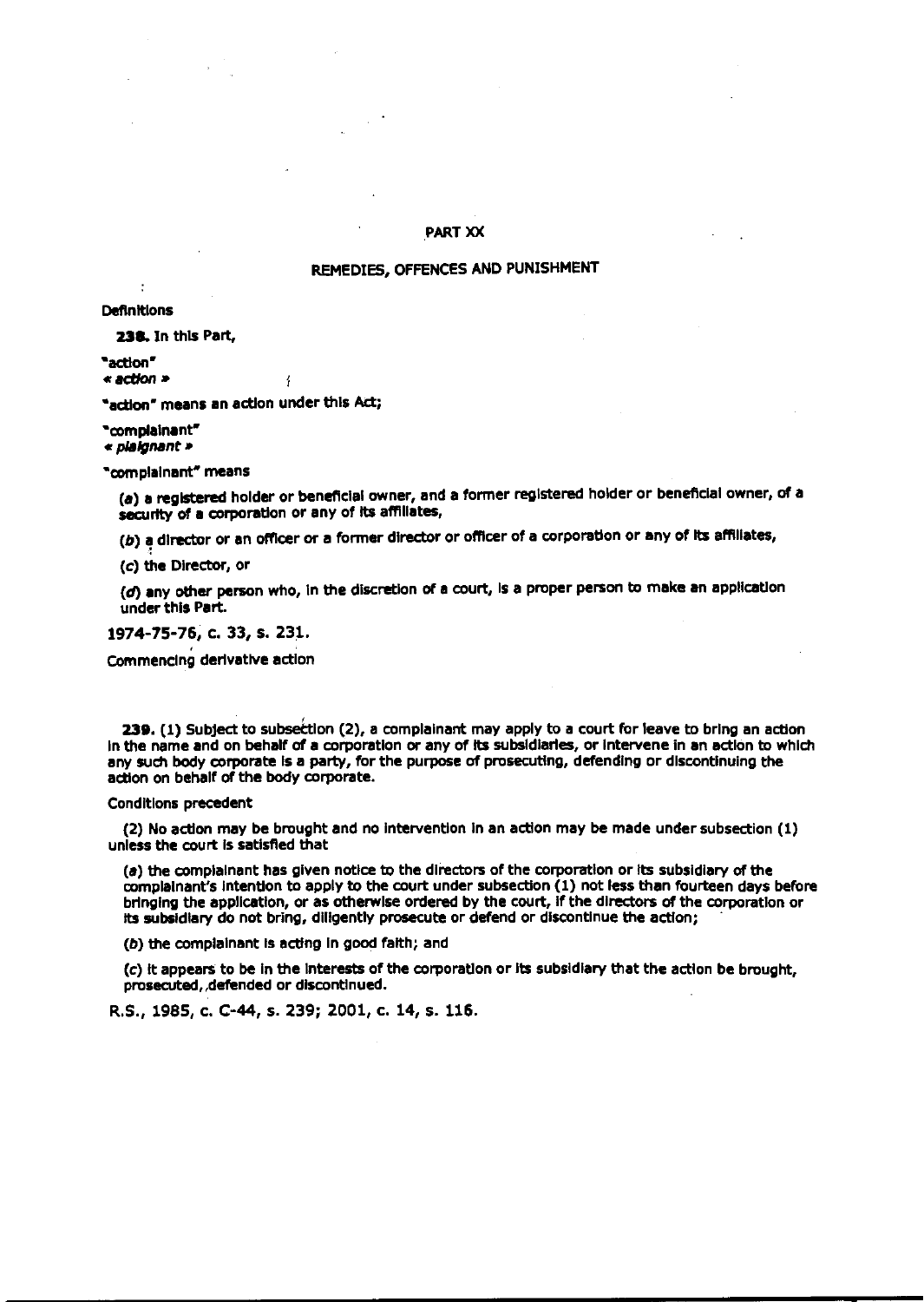#### **New Zealand**

**Companies Act 1993** 

#### Derivative Actions

#### **SECTION 165 DERIVATIVE ACTIONS**

165(1) [Powers of Court] Subject to subsection (3) of this section, the Court may, on the application of a shareholder or director of a company, grant leave to that shareholder or director to-

- (a) Bring proceedings in the name and on behalf of the company or any related company; or
- (b) Intervene in proceedings to which the company or any related company is a party for the purpose of continuing, defending, or discontinuing the proceedings on behalf of the company or related company, as the case may be.

165(2) [Matters Court must consider] Without limiting subsection (1) of this section, in determining whether to grant leave under that subsection, the Court shall have regaird to-

- (a) The likelihood of the proceedings succeeding:
- (b) The costs of the proceedings in relation to the relief likely to be obtained:
- (c) Any action already taken by the company or related company to obtain relief:
- (d) The interests of the company or related company in the proceedings being commenced, continued, defended, or discontinued, as the case may be.

165(3) [Rules for granting heave] Leave to bring proceedings or intervene in proceedings may be granted under subsection (1) of this section only if the Court is satisfied that either-

- (a) The company or related company does not intend to bring, diligently continue or defend, or discontinue the proceedings, as the case may be; or
- (b) It is in the interests of the company or related company that the conduct of the proceedings should not be left to the directors or to the determination of the shareholders as a whole.

165(4) [Notice] Notice of the application must be served on the company or related company.

165(5) [Duty to inform Court] The company or related company-

- (a) May appear and be heard; and
- (b) Must inform the Court, whether or not it intends to bring, continue, defend, or discontinue the proceedings, as the case may be.

165(6) [Restrictions on shareholders' power] Except as provided in this section. a shareholder is not entitled to bring or intervene in any proceedings in the name of, or on behalf of, a company or a related company.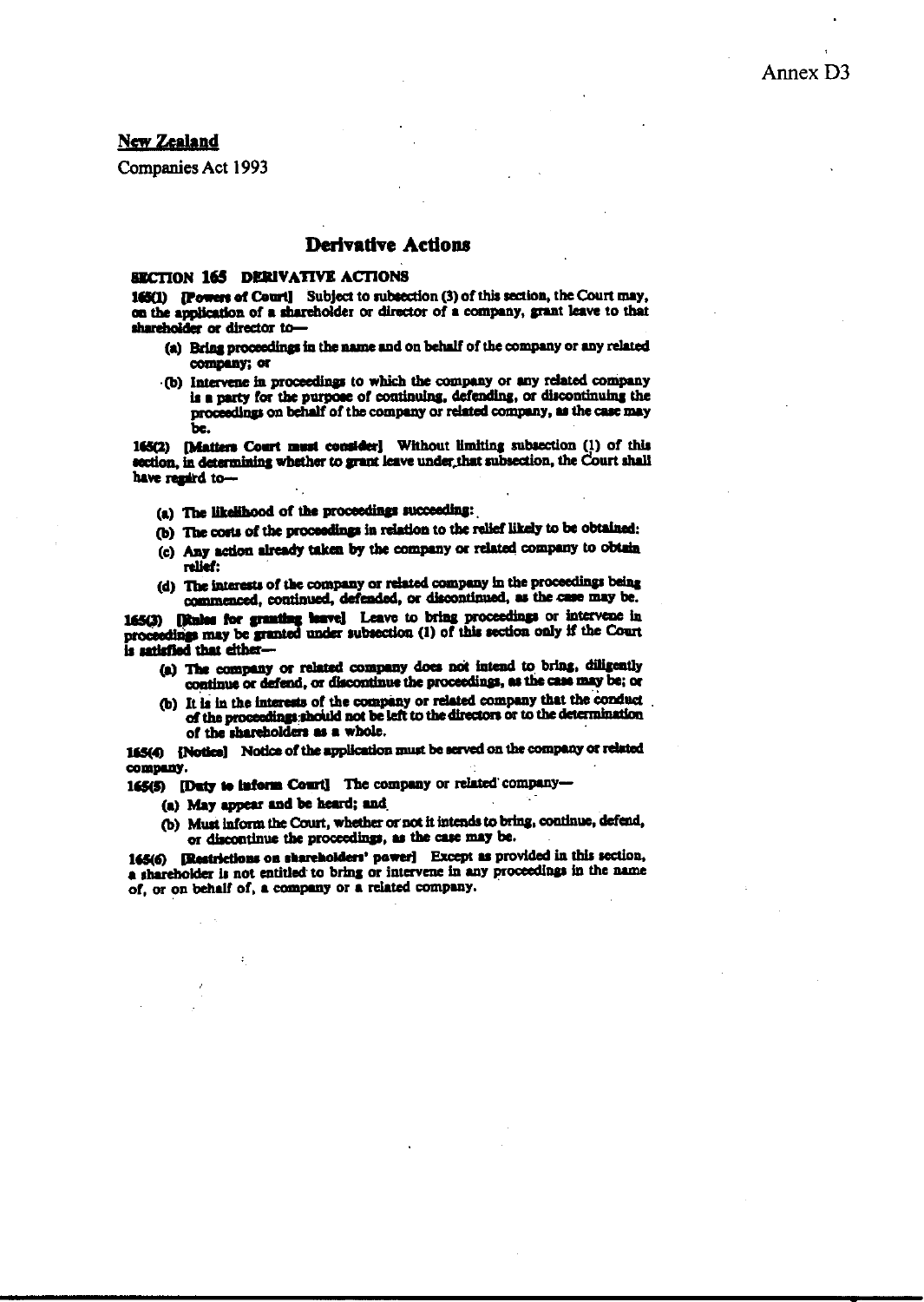2(3) [Related companies] In this Act, a company is related to another company  $if -$ 

- (a) The other company is its holding company or subsidiary; or
- (b) More than half of the issued shares of the company, other than shares that carry no right to participate beyond a specified amount in a distribution of either profits or capital, is held by the other company and companies related to that other company (whether directly or indirectly, but other than in a fiduciary capacity); or
- More than half of the issued shares, other than shares that carry no right to  $(c)$ participate beyond a specified amount in a distribution of either profits or capital, of each of them is held by members of the other (whether directly or indirectly, but other than in a fiduciary capacity); or
- The businesses of the companies have been so carried on that the separate (d) business of each company, or a substantial part of it, is not readily identifiable; or
- There is another company to which both companies are related;- $(e)$

and "related company" has a corresponding meaning.

History: S 2(3) amended by No 24 of 2004, s 3, by replacing in para (b) "capital" with "capital,"; effective 15 April 2004.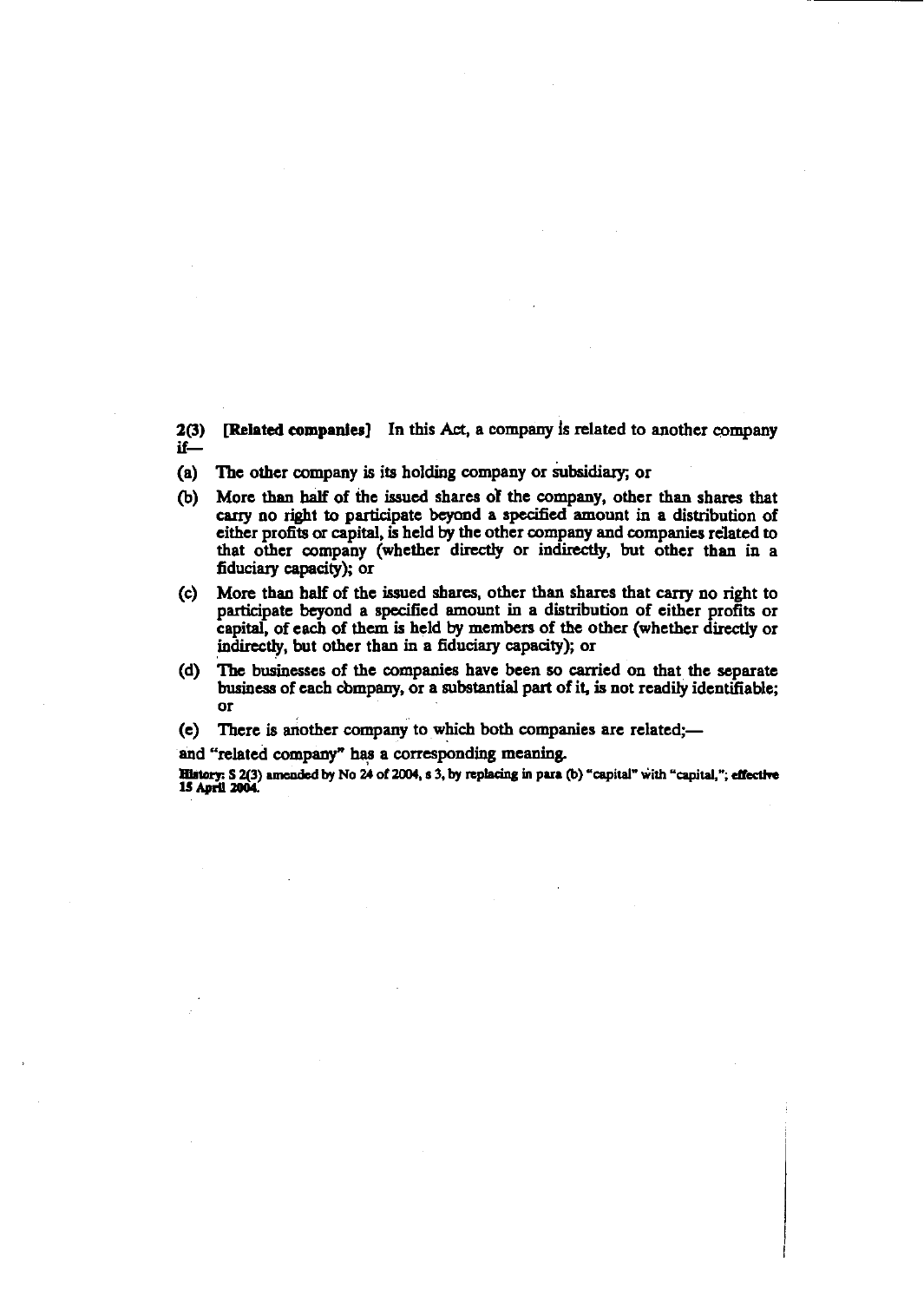#### **Singapore**

Companies Act 1994

## 216A Derivative or representative actions

기급하다

- (1) In this section and section  $216B -$ "company" means a company other than a company that is listed on the stock exchange in Singapore; "complainant" means -
- any member of a company;  $(a)$
- the Minister, in the case of a declared company under Part IX; or  $\left(\mathbf{b}\right)$
- any other person who, in the discretion of the Court, is a proper person to  $(c)$ make an application under this section.

(2) Subject to subsection (3), a complainant may apply to the Court for leave to bring an action in the name and on behalf of the company or intervene in an action to which the company is a party for the purpose of prosecuting, defending or discontinuing the action on behalf of the company.

(3) No action may be brought and no intervention in an action may be made under subsection (2) unless the Court is satisfied that -

- the complainant has given 14 days' notice to the directors of the company of  $(a)$ his intention to apply to the Court under subsection (2) if the directors of the company do not bring, diligently prosecute or defend or discontinue the action;
- the complainant is acting in good faith; and  $\left(\boldsymbol{b}\right)$
- it appears to be prima facie in the interests of the company that the action be  $(c)$ brought, prosecuted, defended or discontinued.

(4) Where a complainant on an application can establish to the satisfaction of the Court that it is not expedient to give notice as required in subsection  $(3)(a)$ , the Court may make such interim order as it thinks fit pending the complainant giving notice as required.

(5) In granting leave under this section, the Court may make such orders or interim orders as it thinks fit in the interests of justice, including (but not limited to) the following:

an order authorising the complainant or any other person to control the  $(a)$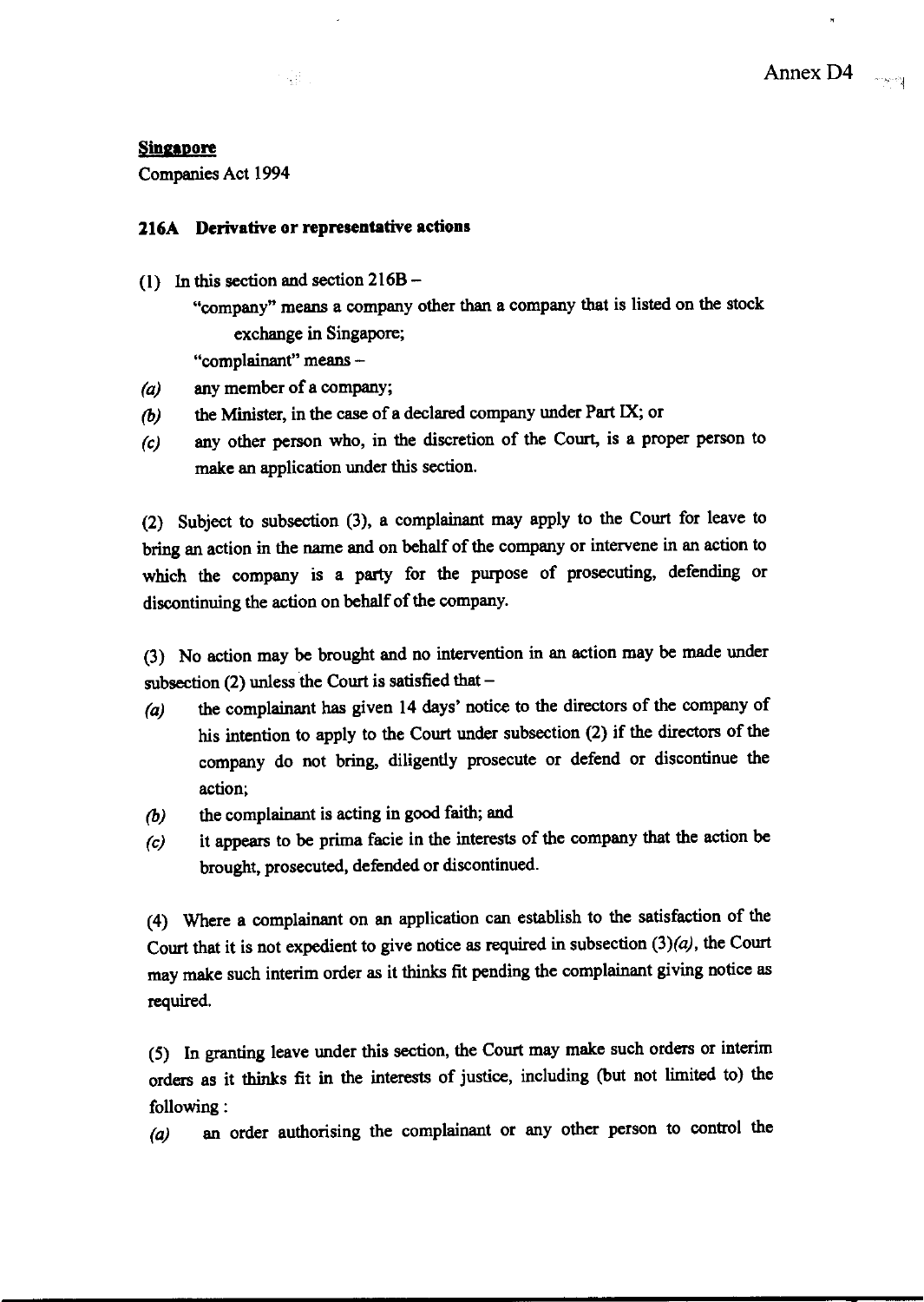conduct of the action;

- $(b)$ an order giving directions for the conduct of the action; and
- an order requiring the company to pay reasonable legal fees and disbursements  $(c)$ incurred by the complainant in connection with the action.

 $\hat{\textbf{r}}$ 

(6) Where the action has been commenced or is to be brought in the subordinate courts, an application for leave under subsection (2) shall be made in a District Court.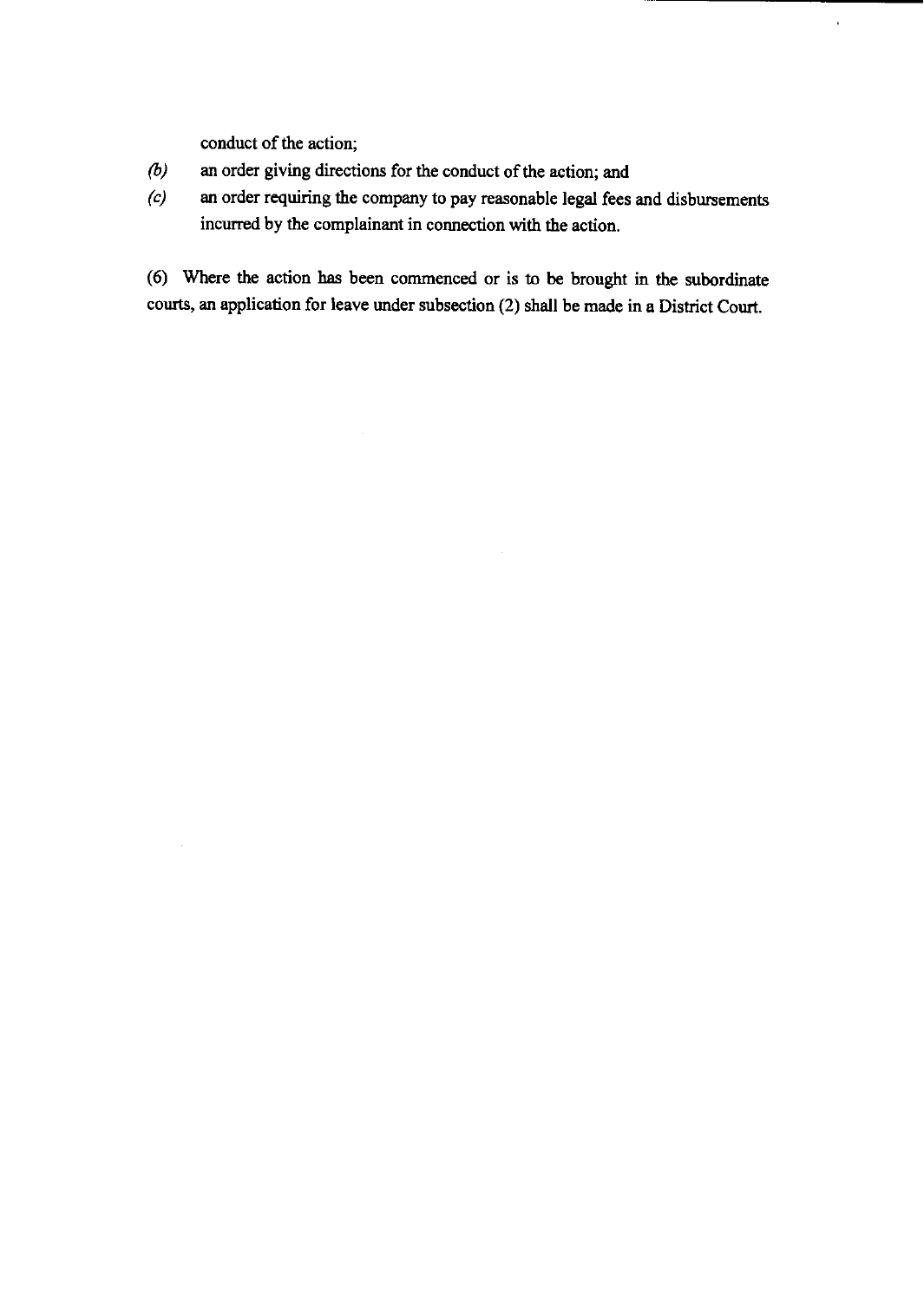# **Annex E**

# **Australian Case Law on "Multiple" Statutory Derivative Actions (SDA)**

- 1. The Australian case law is most relevant as our proposed amendments to the SDA provisions are similar to the provisions in the Australia Corporation Act 2001 (ACA). Section 236(1)(a)(i) and section 237 of the ACA state that a member, former member, or person entitled to be registered as a member, of the company or of a related body corporate may apply to the court for leave to bring a derivative action.
- 2. There are few cases on multiple SDA. The research result does not reveal any case in which the applicant is a shareholder in a subsidiary company seeking leave to commence action on behalf of its holding company. Nevertheless, there is a case, namely *Goozee v Graphic World Group Holdings Pty Ltd* (2002) 42 ACSR 534, the judgment of which contained discussions on multiple SDA.
- 3. In the *Goozee* case, an application was brought by members of a holding company. The court dismissed the application for leave and held that :-
	- (a) In relation to the corporate defendants, the plaintiffs were members of the company and members of a related body corporate within the meaning of section  $236(1)(a)$  and therefore have standing to seek leave to commence proceedings under section 237.
	- (b) On the evidence available, the plaintiffs have failed to demonstrate that :-
		- There was a serious question to be tried, as required by section  $237(2)(d)$ , in relation to a claim by the holding company that the affairs of the subsidiary have been conducted oppressively.
		- The applications were in good faith as required under section  $237(2)(b)$ .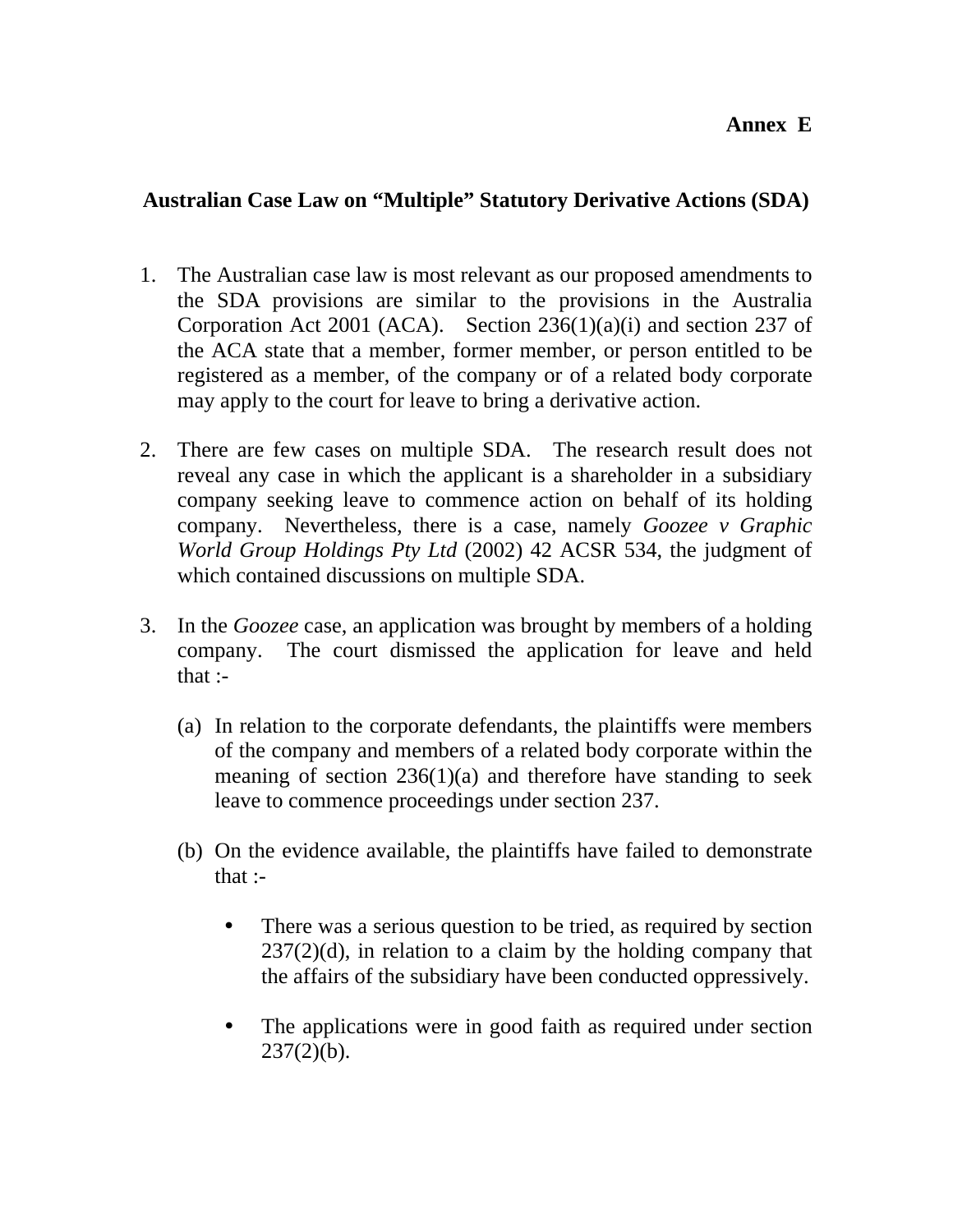- The derivative actions were in the best interest of the putative plaintiff, i.e. the first defendant, as is required by section  $237(2)(c)$ .
- 4. Paragraphs 12 to 22 of the judgment discussed the standing of a member of a related body corporate as an applicant within the meaning of section  $236(1)(a)(i)$ . Barrett J. stated in paragraph 22 that "The remoteness of the plaintiffs' position from each company on behalf of which they would sue (being members of its holding company, in some instances several places removed) does not affect the standing afforded to the plaintiffs by the Act, but it may affect other aspects of their application.".
- 5. Relevant extract from the case report including the aforesaid paragraphs 12 to 22 is at **Appendix**.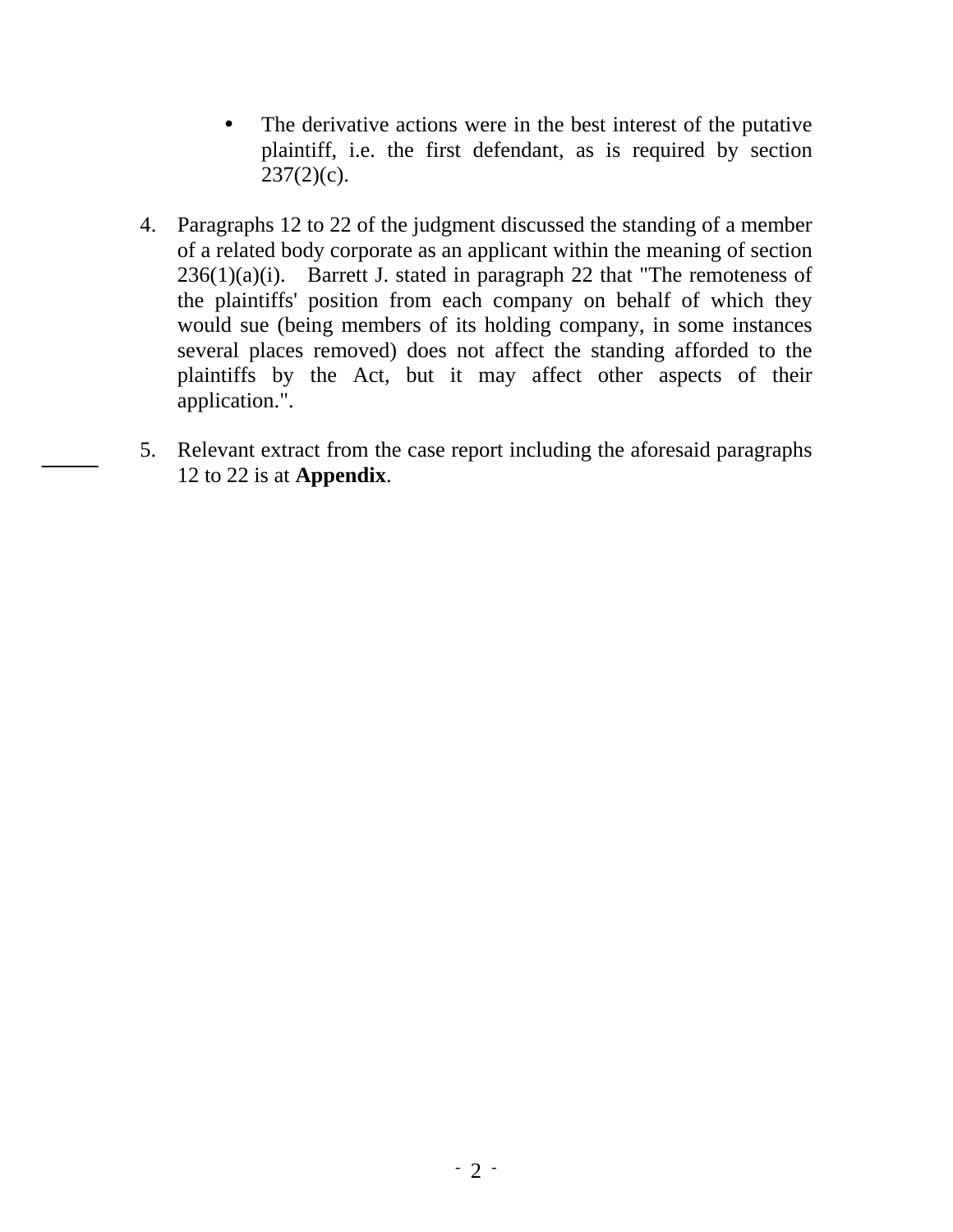1<sup>-1</sup> FLR 451

#### **E Law Report Image (PDF)**

#### 2002 WL 1654652 (NSWSC), 20 ACLC 1,502, 42 ACSR 534, 170 FLR 451, [2002] NSWSC 640 42 ACSR 534; 20 ACLC 1,502; 2002 WL 165 4652; [2002] NSWSC 640

**Keywords Synoneis Opinions Barrett 3.** Introduction **Parties and corporate structure** The substantive proceedings The present application **Standing** The causes of action to be asserted in the derivative actions The s 237 criteria Sedeus question to be tried? Can a sole member be a victim under s 232? The dividend complaint Probability of action by holding company Is the application made in good faith? Ressonable belief in the existence of a good cause of action? Collateral purpose? The best interests of the outative plaintiff company The  $s$  237 $(2)$  $(e)$  criterion **Conclusion** 

> Goozee v Graphic World Holdings Pty Ltd **Barnett 1**

#### 15 July 2002, 25 July 2002

Corporations - Derivative actions - Application for leave to commence action on behalf of a corporation -Whether plaintiffs had standing to make the application - Proposed action for relief against oppressive conduct of subsidiary companies - Whether criteria for leave satisfied - Whether a serious question to be tried - Whether sole shareholder can be a plaintiff seeking relief from oppression - Whether prospective proceedings brought in good faith - Whether prospective proceedings in the best interests of the corporation - Corporations Act 2001 (Cth), ss 232, 236(1)(a), 237(2)

The plaintiffs were shareholders in the first defendant. The second defendant was the majority shareholder of the first defendant. The other defendants were wholly-owned subsidiaries of the first defendant with whom they operated as a group in the printing industry. The plaintiffs, in the primary proceedings, sought declarations that the affairs of the first defendant were conducted oppressively and against the interests of its members pursuant to s 232 of the Corporations Act 2001 (Cth) (the Act). By Interlocutory application the plaintiffs sought leave pursuant to a 237 of the Act to commence derivative proceedings on behalf of the first defendant against the other corporate defendants for orders under s 233 winding up these wholly owned subsidiary companies on grounds of oppression. Section 236(1) (a) of the Act provided that a person could bring proceedings on behalf of a company where he or she was a member of the company or a related body corporate. The grounds for oppression were that the defendants had adopted a policy of not declaring dividends despite substantial profits, and instead operated a "bonus pool" fund for distribution to employees at the discretion of the directors of the corporate defendants.

Held, dismissing the application for leave: (1) In relation to the corporate defendants the plaintiffs are members or members of a related body corporate within the meaning of a 236(1)(a) and therefore have standing to seek leave to commence proceedings under s 237.

(2) The Court must grant leave to a party to commence derivative proceedings if the party satisfies all the criteria set out in s 237(2), but otherwise will refuse leave.

#### RTP Holdings Pty Ltd v Roberts (2000) 36 ACSR 170; Jeans v Deangrove Pty Ltd (2001) NSWSC 84, applied.

(3) It is no bar to seeking leave under s 237 that the purported victim seeking relief under s 232 in derivative proceeding is the sole member of the company. A sole shareholder can be a complainant under s 232 because the statutory norms of conduct by reference to which that section operates has a

http://web2.westiaw.com/result/documenttext.aspx?vr=2.0&sv=Full&sskey=CLID\_SSLA724217... 31/3/2010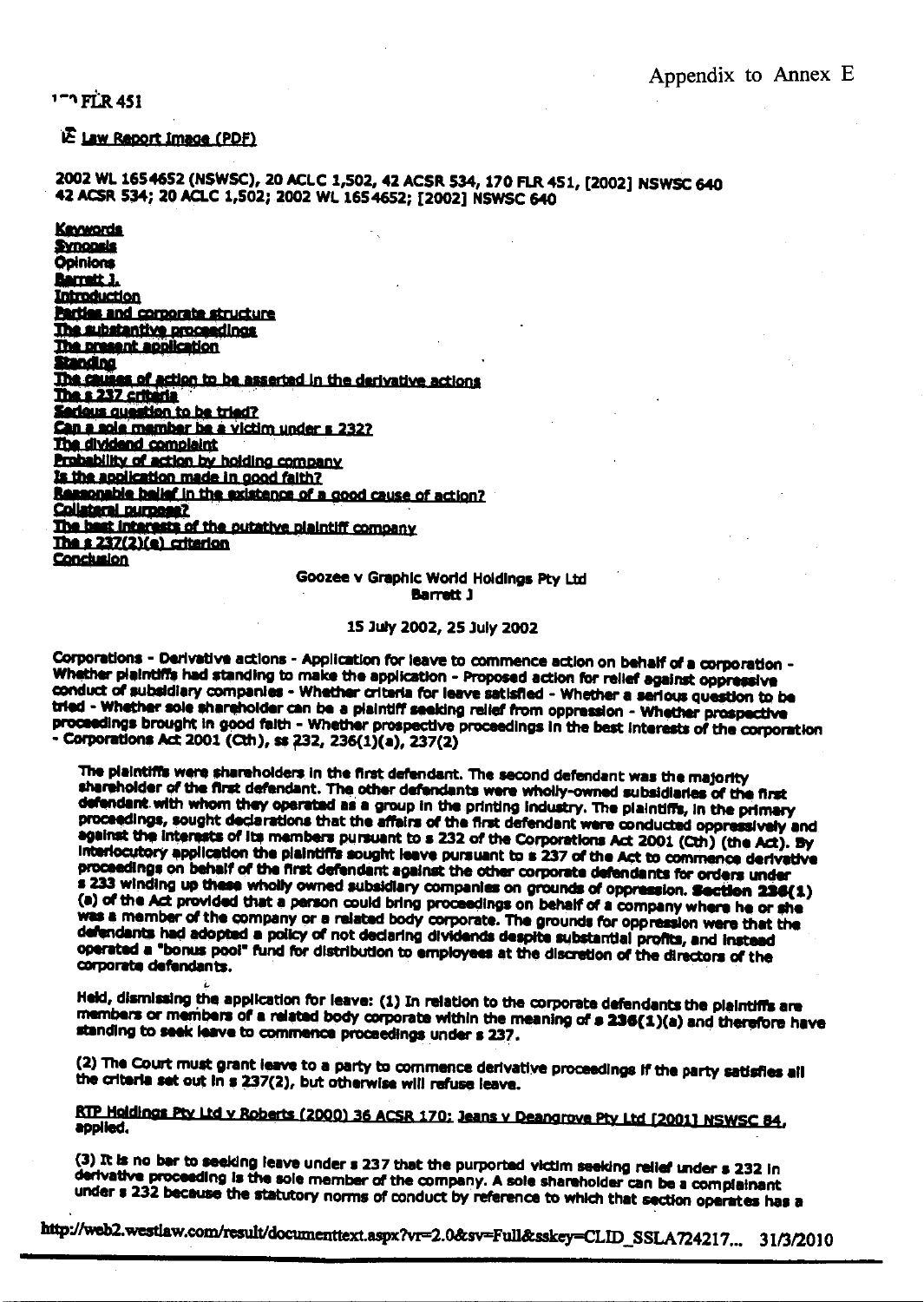#### 170 FLR 451

wholly objective content independent of the identity and will of the shareholder for the time being.

Wayde v NSW Rugby League Ltd (1985) 180 CLR 459; Reid v Bagot Well Pastoral Co Pty Ltd (1993) 61 SASR 165, followed, \*452

(4) On the evidence available it is impossible to assess that any of the wholly owned subsidiaries of the first defendant had failed to pay dividends in accordance with "properly exercised commercial judgments". The plaintiffs have therefore failed to demonstrate that there is a serious question to be tried, as required by s 237(2)(d), in relation to a claim by the holding company that the affairs of the subsidiary have been conducted oppressively.

Re Sam Weller Ltd [1990] 1 Ch 682; Re D G Brims and Sons Pty Ltd (1995) 16 ACSR 559, applied.

Australian Broadcasting Corporation v Lenah Game Meats Pty Ltd (2001) 208 CLR 199, followed.

(5) Nor have the plaintiffs demonstrated that their applications in good faith as required under s 237(2) (b), because the lack of a serious question to be tried means they cannot reasonably believe that the holding company has a good cause of action under s 232, and the proposed derivative actions are Intended as a means of persuading the other shareholders of the first defendant to procure payment of dividends, which is a collateral purpose amounting to an abuse of process.

Swansson v R A Pratt Properties Pty Ltd (2002) 42 ACSR 313, applied.

(6) Nor are the proposed derivative actions in the best interests of the putative plaintiff, the first defendant as is required by s 237(2)(c), as they are intended to result in its subsidiaries being wound up.

#### **Application**

This was an application under s 237 of the Corporations Act for leave to commence proceedings on behalf of the first defendant and others as derivative actions for relief under s 232 of the Act. The facts appeal sufficiently from the judgment of the Court.

#### C R Newlinds, for the plaintiffs. M Einfeld, for the defendants.

Cur adv vult

25 July 2002

Barrett J.

#### Introduction

1 The present application, initiated by the plaintiffs' interlocutory process filed on 28 May 2002, is founded on Pt 2F.1A (ss 236-242) of the Corporations Act 2001 (Cth), entitled "Proceedings on behalf of a company by members and others", which regulates the statutory derivative action procedure introduced by the Corporate Law Economic Reform Program Act 1999 (Cth) with effect from 13 March 2000.

2 The plaintiffs seek, pursuant to s 237, leave to initiate proceedings on behalf of several companies. Their application for leave is best understood in the context of a description of the principal proceedings and the parties to them.

#### Parties and corporate structure

3 The first plaintiff (Mr Goozee) and the second plaintiff, his wife (Mrs Goozee), are two of the four shareholders in the first defendant (Graphic). The other two shareholders in Graphic are the second defendant (Mr Hoolahan) and a Mr Thomas who is not a party to the proceedings. Mr Goozee holds some 14.7 per cent of the shares in Graphic, Mrs Goozee holds some 2.11 per cent, Mr Thomas holds about 13.33 per cent and Mr Hoolahan holds the remaining \*453 69.86 per cent. The constitution of Graphic is in evidence. It shows that the share capital is not divided into classes and that no distinctions are drawn between the shares held by the several shareholders.

4 Until Mr Goozee's recent departure, the board of directors of Graphic consisted of Mr Hoolahan, Mr Goozee, Mr Thomas and a non-shareholder, Mr Parker. Mr Hoolahan is the managing director and also acts as chairman at board meetings, although whether he holds a formal and ongoing appointment as chairman is

http://web2.westlaw.com/result/documenttext.aspx?vr=2.0&sv=Full&sskey=CLID\_SSLA724217... 31/3/2010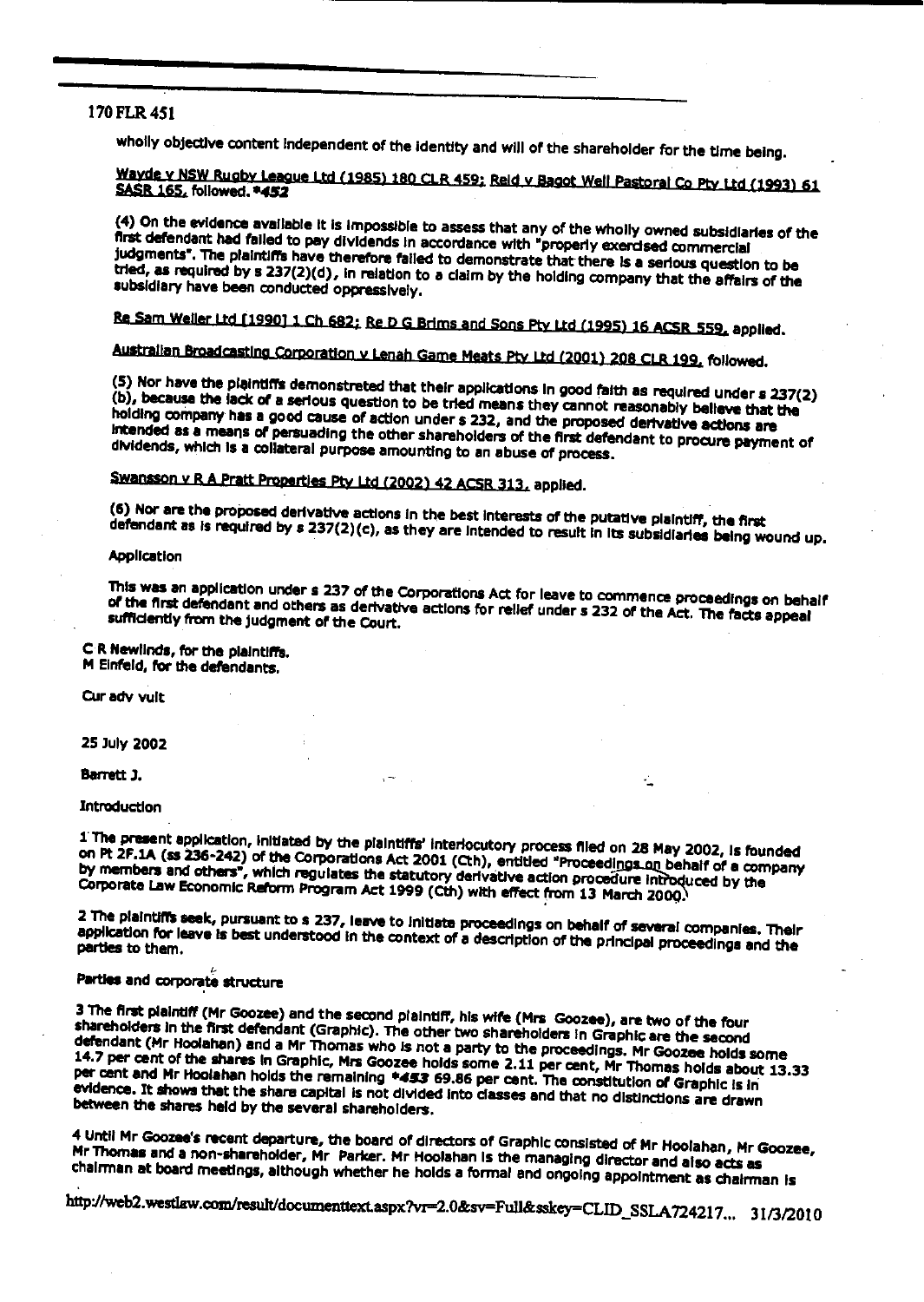# $'$  ) FLR 451

not shown by the evidence and is beside the point for present purposes. All the directors were employed in the group's business, together with other employees.

5 Graphic has several subsidiaries. It holds all the shares in the third defendant (Pyomon), the fourth defendant (Bentley), the fifth defendant (Keyset), the sixth defendant (Eroimount) and the seventh defendant (Toveheld). Two of these directly and wholly owned subsidiaries of Graphic themselves have directly and wholly owned subsidiaries. Bentley holds all the shares in the ninth defendant (Jem-K) and groimount holds all the shares in the 10th defendant (Art Etc) (Art Etc, in turn, holds all the shares in each of the 11th defendant (Les Baddock), the 12th defendant (Baddock & Sons) and the 13th defendant (Trade Ruling). There is nothing to suggest that shares held are not also beneficially owned.

6 The position may be more readily gathered from the following diagram in which all connecting lines (except<br>those between the four individual shareholders and Graphic) denote both holding and beneficial ownership of all shares issued.

7 It is necessary to mention also the eighth defendant (Double Pay) which stands apart from the structure depicted in the diagram. The shares in Double \*454 Pay are held as to 40 per cent by Mr Hoolahan, 24 per cent by Mr. Goozee, 16 per cent by Mr Thomas and 20 per cent by Pyomon.

8 The several companies to which I have referred operate as a group and carry on business in the printing industry. There is no evidence about the separate operations of the individual companies or about their respective financial positions, except that Pyomon is the employer of the group's workforce and that, as a group, the companies have operated profitably for several years. Mr Googee was, until recently, an employee of Pyomon. As I have already noted, the three continuing directors are employees and there are also non-director employees.

#### The substantive proceedings

9 By their originating process filed on 28 May 2002, the plaintiffs seek as principal relief declarations that the affairs of Graphic and Double Pay, being the two companies in which they are shareholders, are being conducted in a manner that is oppressive or unfairly prejudicial to or unfairly discriminatory against the plaintiffs as members, or in a manner that is contrary to the interests of the members as a whole, these<br>being claims based on s 232 of the Corporations Act. The plaintiffs also seek orders that Graphic, Pyomon, Bentley, Keyset, Erolmount, Toveheid, Double Pay, Jem-K, Art Etc, Les Beddock, Beddock & Sons and Trade Ruling - in other words, all of the companies in the corporate group - be wound up pursuant to s 233(1)(a).

10 As adjuncts to this, there are several claims for leave to initiate proceedings on behalf of Graphic and the other holding companies within the group. In each such proceeding, the plaintiffs would assert on the relevant holding company's behalf a claim for relief based on conduct caught by s 232 in the affairs of a subsidiary directly and wholly owned by that holding company. The relief claimed in each instance would be an order that the subsidiary be wound up.

11 The central allegation, therefore, is that conduct of the affairs of each company shown on the diagram is "contrary to the interests of the members as a whole" or "oppressive to, unfairly prejudicial to or discriminatory against, a member or members". I have used here the words found in s 232, including the plural "members". In the case of all but two of the companies concerned (the exceptions being Grephic and Double Pay), there is only one member. I shall come presently to the question how the statutory formulations apply in such a case.

#### The present application

12 By the interlocutory process presently before the Court, the plaintiffs seek, under Pt 2F.1A (or, more precisely, s 237), the leave to which I have referred, that is, leave to bring proceedings on behalf of Graphic and each other immediate holding company in the group depicted in the above diagram seeking the winding up of the holding company's wholly and directly owned subsidiary (or each of its wholly and directly owned subsidiaries) on the grounds of oppression, unfair prejudice or unfair discrimination in relation to the affairs of the subsidiary, or conduct in those affairs inconsistent with the interests of the members as a whole.

13 There is thus a claim by the piaintiffs, in relation to each such holding company (that is, Graphic, Bentley, Erolmount and Art Etc), that they should be allowed to act for it in pursulng a claim to an order for winding up in respect \*455 of conduct in ralation to the affairs of the company of which it is the sole member failing within the oppressive and related specifications.

14 According to the interlocutory process, the various winding up orders would be sought under s 233(1)(a).

**Standing** 

http://web2.westlaw.com/result/documenttext.aspx?vr=2.0&sv=Full&sskey=CLID SSLA724217... 31/3/2010